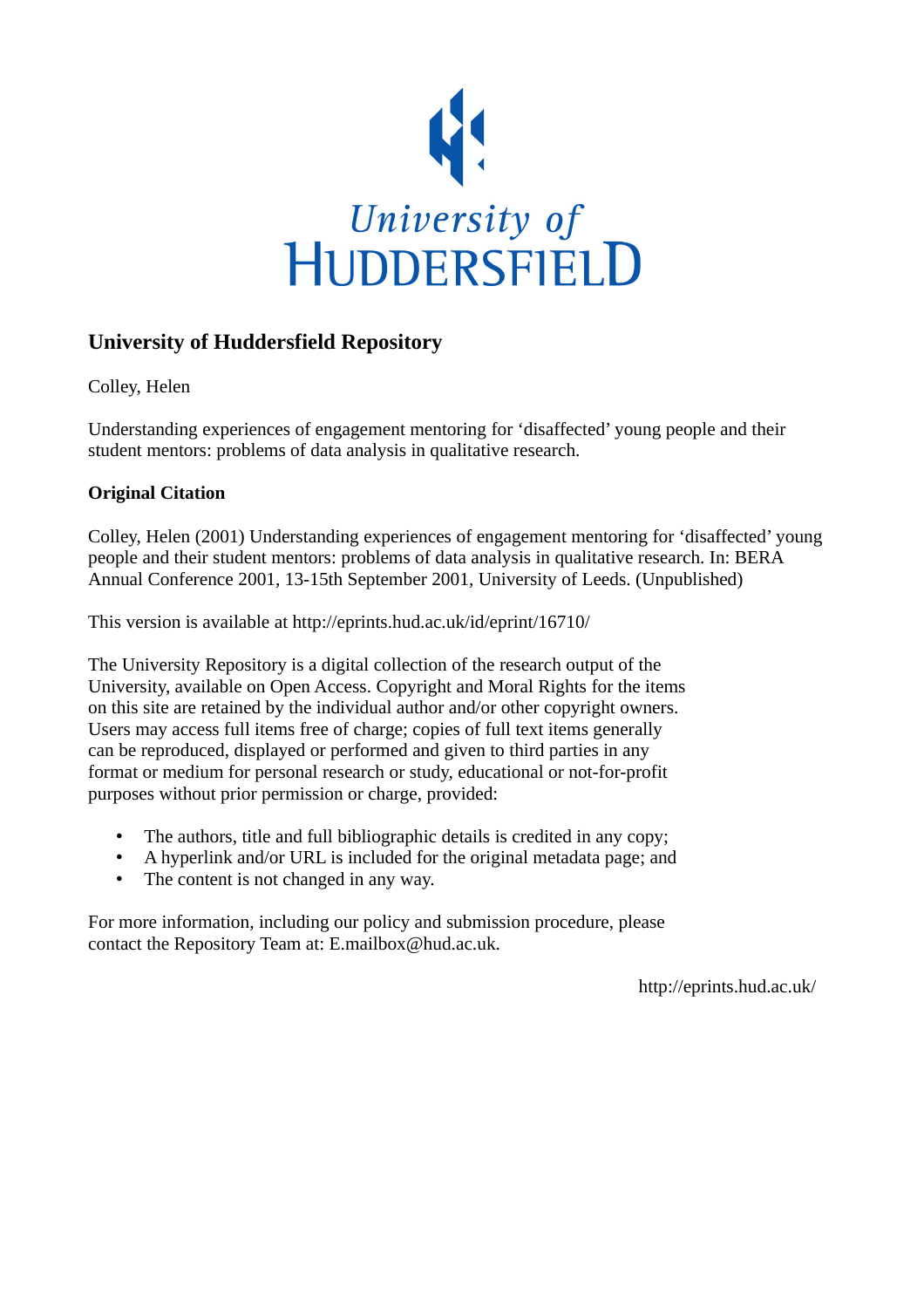# **Understanding experiences of engagement mentoring for 'disaffected' young people and their student mentors: problems of data analysis in qualitative research.**

**Helen Colley** 

the Manchester Metropolitan University

Paper presented in the Post-16 Special Interest Group Symposium:

## **Researching learners' experiences and meanings within post-compulsory provision – themes, contrasts and methodological issues.**

Part C: Issues of Cultural Capital.

BERA Annual Conference, University of Leeds, 15 September 2001

**Draft paper – please do not cite or quote without permission**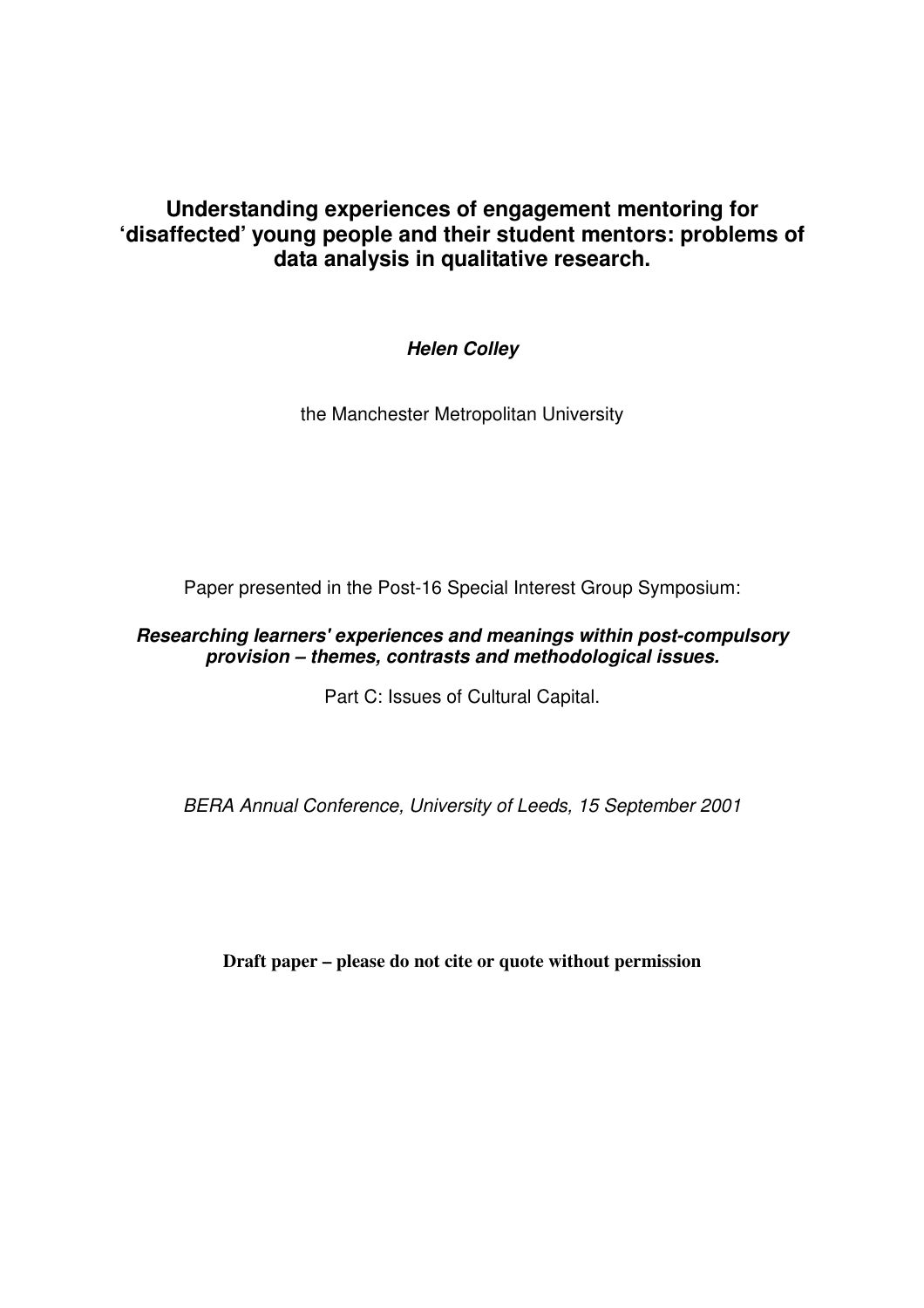# **Understanding experiences of engagement mentoring for 'disaffected' young people and their student mentors: problems of data analysis in qualitative research.**

# **Helen Colley**

the Manchester Metropolitan University

## **Abstract**

*This paper presents a reflexive account of recently completed qualitative research into mentoring relationships between 'disaffected' 16-19 year olds and university students. Despite the current popularity of mentoring for socially excluded youth, research has been dominated by quantitative psychological studies and evaluation projects, with little attempt to explore the meanings that participants bring to the processes of mentoring. It has also tended to disembed mentoring from its social, economic and political contexts. Addressing these gaps created challenges for the researcher, particularly in analysing the data and representing the findings. Interviewing teenagers with emotional and learning difficulties generated sometimes limited data. The more articulate and constructed views of the mentors often threatened to marginalise the mentees' experiences as the data was transformed. These experiences are considered in relation to issues of cultural capital. Using unconventional data analysis techniques led to a new theoretical understanding of mentoring as a process of producing specific forms of cultural capital ('employability') in both mentors and mentees. It also reveals how researchers need to be conscious of their own power to construct or reject respondents' cultural* resources *as cultural* capital*. The paper concludes that the use of inappropriate research methods reinforces this power and limits the quality of research.* 

## **Introduction**

 In this paper, I will draw on some experiences from my recently-completed doctoral research project to explore problems of data analysis I encountered, and a variety of techniques I utilised in transforming the data. My research focused on the experiences of two sets of learners involved in mentoring – young 'disaffected' people being mentored by university undergraduates – and the meanings they brought to and developed through mentoring.

The paper begins with my explanation of the type of mentoring involved, and the research concerns that this practice posed for me. This includes the identification of particular gaps in existing knowledge about mentoring that I wished to address. After briefly indicating the nature of the research project and the critical interpretive approach I took, I go on to explore the particular difficulties of making sense of the interview data I had generated with mentors and mentees, giving illustrative examples of the results of different techniques of analysis I applied. I evaluate the texts I produced at different stages of the research from the perspective of how I presented issues of cultural capital through them. A case study of one particular mentoring relationship is discussed to show how I finally developed a theoretical framework for understanding mentoring as a process of emotional labour to produce specific and gendered forms of cultural capital in both mentor and mentee.

However, the struggle to make sense of my data also revealed how I, as the researcher, needed to be aware of my own power to construct the cultural resources of respondents as cultural capital or as culturally redundant within the educational research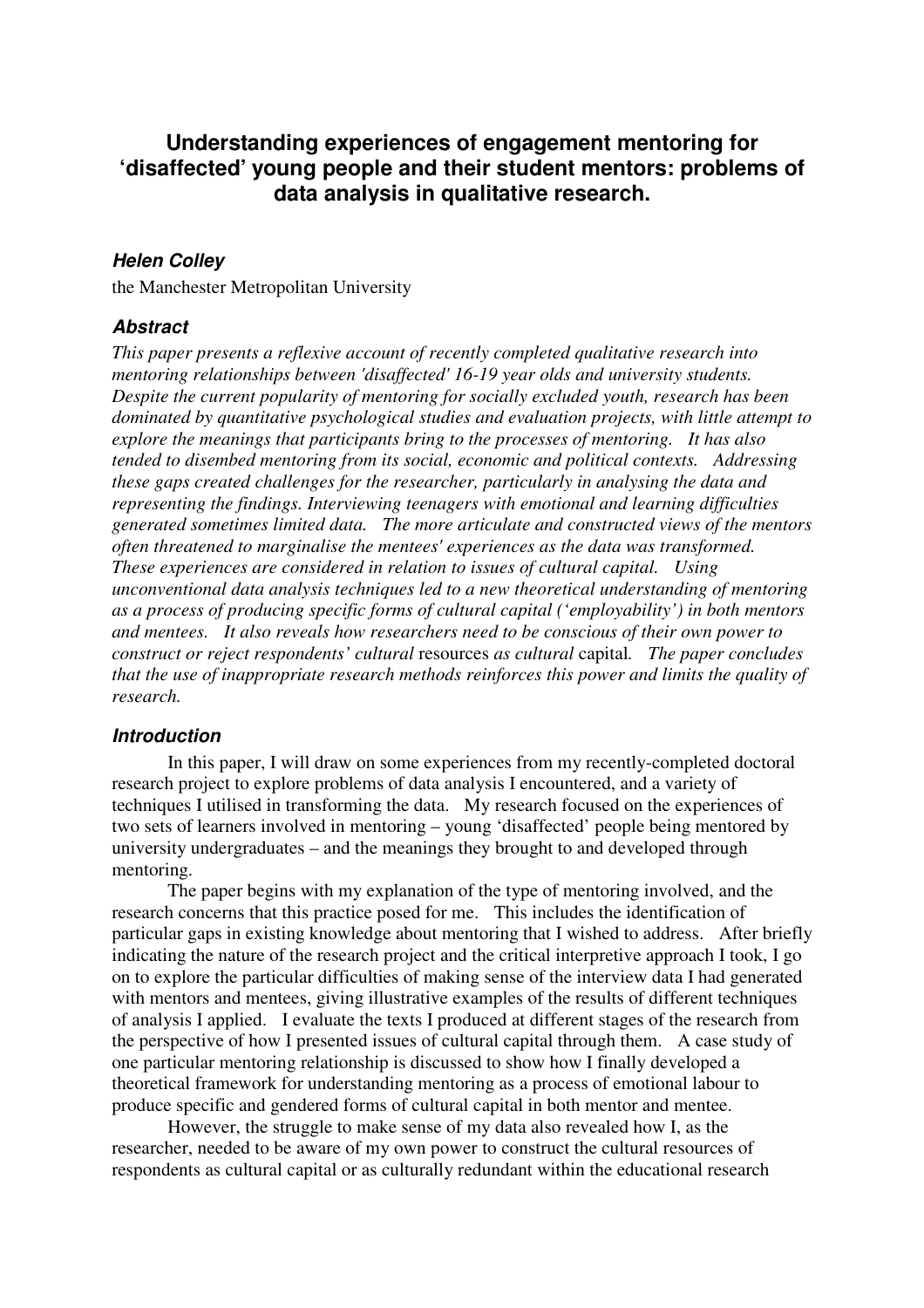field, and the tendency of inappropriate use of research methods both to reinforce and to obscure that power. I conclude by considering the place of methods in qualitative research in this light, especially in the current context of debate about the future of educational research and the dangers of imposed consensus in the field. I turn first to an explanation of the context of my research, starting with a definition of the practice of engagement mentoring that I studied.

### **What is 'engagement mentoring'?**

Engagement mentoring is a term I have used to designate a particular form of mentoring for socially excluded youth that emerged in the US in the early 1990s, and in Britain in the latter half of that decade. I have given a fuller account elsewhere of this model of mentoring and the socio-economic context for its development (see Colley, 2001a). Examples include a range of projects funded by the European Youthstart Initiative (Employment Support Unit, 2000, Ford, 1999) and of local projects funded through the voluntary sector (e.g. Benioff, 1997, see also Skinner and Fleming, 1999, for a review of over 40 similar projects). Since the election of the Labour government in 1997, engagement mentoring has also become a central feature of initiatives addressing youth offending and health education, and of school-to-work transition systems such as the Learning Gateway, New Deal for Young People, and the new Connexions service.

In brief, engagement mentoring has a number of defining characteristics. Firstly, its nature is planned and formalised within institutional contexts and agendas. This contrasts with the informal mentoring relationships that many young people seek out for themselves, in which agendas are negotiated without external third-party intrusion. Secondly, it is targeted at socially excluded young people, and its aim is to re-engage those young people with the labour market and structured routes thereto. The underpinning assumption is that paid employment is the prime condition for social integration, and legal or financial compulsion to participate is sometimes a factor. Thirdly, the role of mentors in this process is to transform young people's attitudes, values, behaviours and beliefs so that they acquire 'employability'. Employability itself is frequently defined as a requirement for young people to engage their personal commitment to the needs of employers and the economy (e.g. Industry in Education, 1996), although this requirement has been criticised as having 'more to do with shaping subjectivity, deference and demeanour, that with skill development and citizenship' (Gleeson, 1996: 97). There is, of course, nothing strikingly new in this concept of employability shaping various education and training frameworks as instrumental (cf. Bathmaker, 2001), but its influence upon the practice of mentoring has barely been questioned or investigated until now.

A fourth characteristic concerns the subjectivity and disposition of mentors themselves. A particular construct can be identified in the discourse of mentoring that includes the specific context of engagement mentoring, but also extends into other fields of professional development. Mentors are expected to go 'beyond the call of duty' on behalf of their mentees, and they are often portrayed as saintly or god-like characters (Ford, 1999: 13, see also Megginson and Clutterbuck, 1995, Shea, 1992, Standing, 1999). In engagement mentoring, their role has been compared to that of a parent, exhibiting selfless devotion to the needs of the mentee. They must embody the ideal of both rational control and self-sacrificing care, in order to rectify the deficits or deviancies of their mentee and render them employable. Compounded by the fact that the vast majority of mentors for socially excluded young people are women, this is redolent of the gender stereotype of female nurture that is a central aspect of women's oppression (for a fuller critique of this construction of mentors' role, see Colley, 2001a, 2001b.) Furthermore, this is connected with a view that mentoring will also enhance the employability of those who act as mentors, whether they are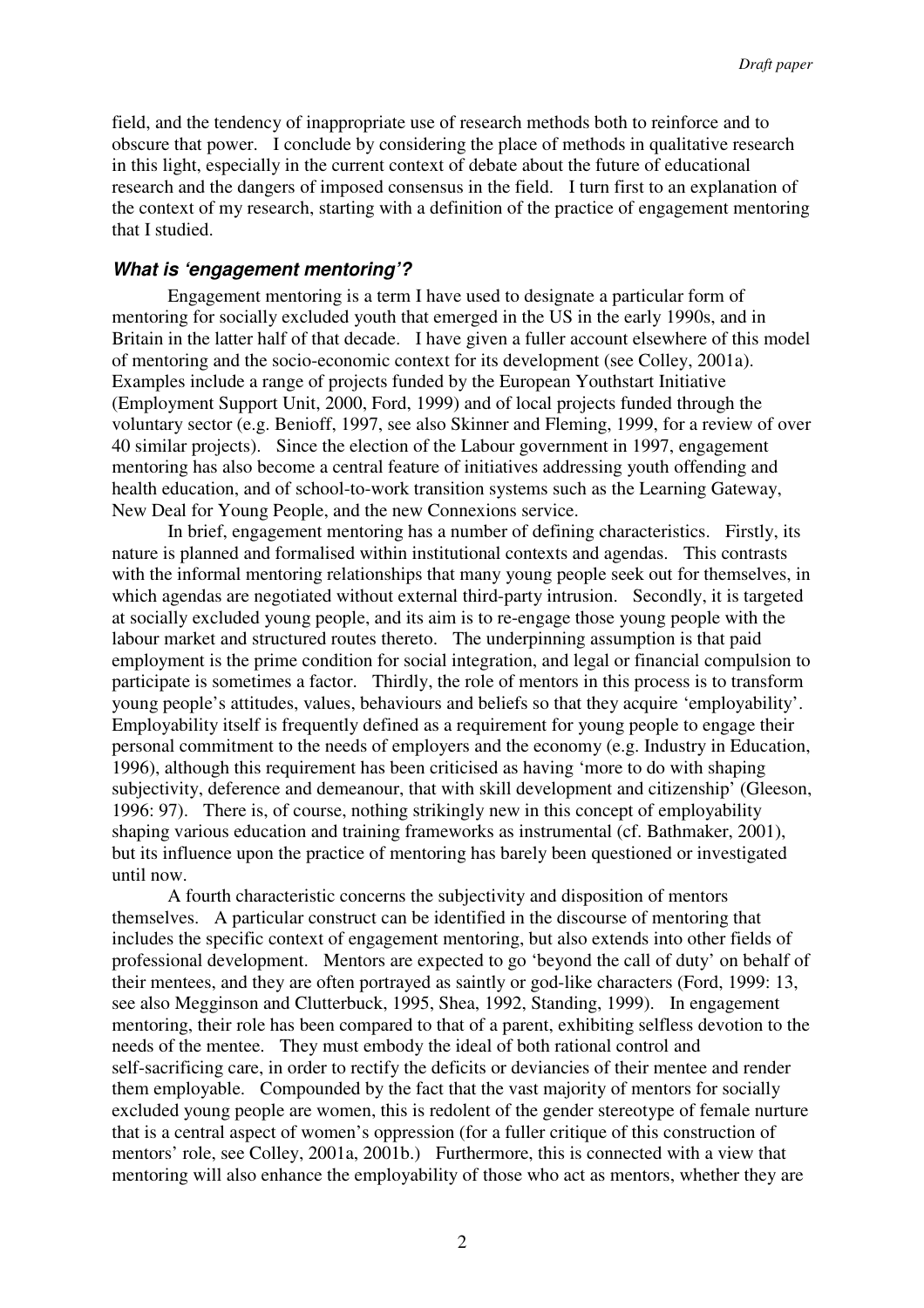already in employment (Skinner and Fleming, 1999), or whether they are students preparing to enter the graduate labour market themselves (Goodlad, 1995).

### **Researching mentoring through the perceptions of participants**

 In reviewing the literature on mentoring socially excluded young people, it appears that a considerable research agenda remains unexplored. Most mentoring research takes an individualistic approach to the subject, and much of it is conducted through the discipline of psychology. It consists predominantly of quantitative surveys that measure standardised 'before and after' indicators of outcomes for mentees such as criminal offending, educational grades and attendance, violent behaviour or substance misuse, or aspects of individual interactions between mentoring partners (e.g. Alleman, 1986, DuBois and Neville, 1997, Golden and Sims, 1997, Grossman and Tierney, 1998, McPartland and Nettles, 1991, Ringwalt et al, 1996). This literature has been criticised for bias in favour of mentoring, for failing to substantiate its claims for the benefits of mentoring, and for ignoring the 'dark side' of mentoring and its possible harmful effects (Long, 1997, Merriam, 1983, Scandura, 1998). Recent critical studies have challenged the ideological basis of engagement mentoring, and the way the practice is usually disembedded from its broader socio-economic and political context (Gulam and Zulfiqar, 1998, Piper and Piper, 1999, 2000).

There are no in-depth studies of the progress of engagement mentoring relationships between the 'before and after' measurements, so existing research gives us little insight into how such relationships develop through the perceptions of those involved. The generation of such data seemed to be a valuable contribution to this field of knowledge. I have also argued that the power dynamics of engagement mentoring need to be considered beyond the one-dimensional view of mentor-mentee relations, to take into account the operation of power at institutional and structural levels (Colley, 2000a, 2000b, 2001a). In particular, as the data was generated, it allowed me to address three neglected questions about engagement mentoring:

- Do young people exercise agentic power, and if so, how?
- Are mentors subject to external sources of power through control and surveillance, including self-surveillance?
- How are mentoring dyads situated in relation to wider power relations, through their overt institutional setting as well as more covert aspects of power such as dominant discourse and structural forms of oppression?

 In the empirical study, funded by the Manchester Metropolitan University through a PhD student bursary, I used qualitative methods to investigate a small number of mentoring relationships between two groups of learners. The mentees were 16-18 year-olds on a pre-vocational training scheme I shall call 'New Beginnings'. It was run by a local Training and Enterprise Council (TEC) for young people it classed as 'disaffected'. Mentoring was an optional part of the package for the young people, which also included in-house basic and pre-vocational skills training and intensively supported work experience placements. The mentors were all volunteers, and were undergraduate students from the local university. Most were either student teachers or students of applied social sciences, and were aged between 20 and 48. The goal of the scheme was to achieve outcomes of employment or Youth Training for the young people, and the mentors' training course and handbook made it clear that their primary task was to promote this goal in their discussions with their mentee.

The fieldwork consisted primarily of semi-structured individual interviews with mentors and mentees in established relationships. These were followed up when the relationship ended, or up to a year later in the case of on-going relationships. The opportunity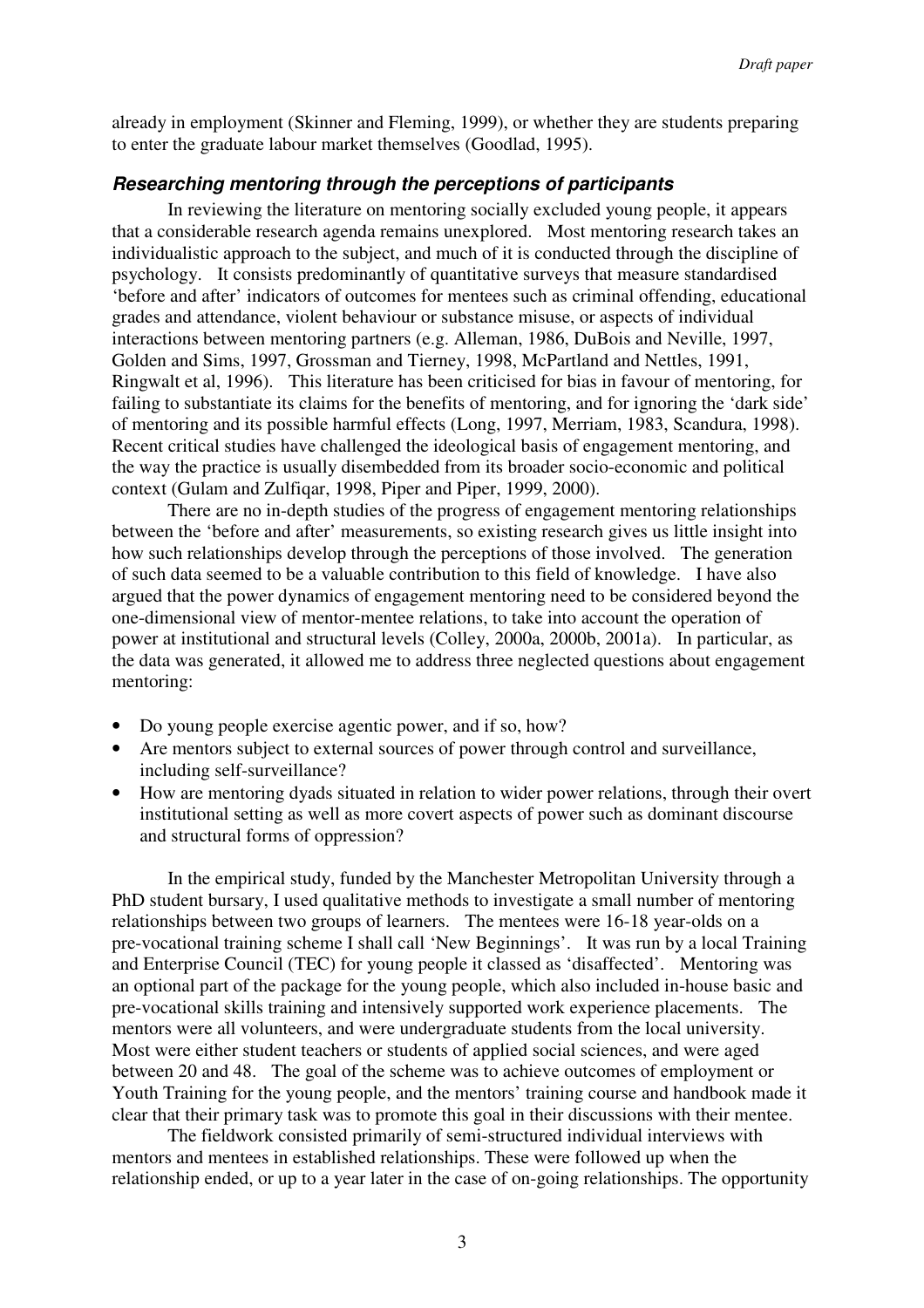sample used (all the willing respondents during my period of access to the scheme) resulted in data about 9 relationships. I also interviewed New Beginnings' staff, related professionals, and was a participant observer in the mentors' training course and the scheme management committee. All interviews were taped and fully transcribed.

 In contrast to the dominant approaches to research on mentoring, I used a tripartite analysis to explore the connections between micro-level interactions, identities dispositions, cultural backgrounds and discursive constructs that mentors and mentees brought to their relationships; meso-level influences on mentoring relationships through their local and institutional context within a particular scheme; and the macro-level influences of national policy, dominant discourse and wider socio-economic structures. I wanted to make sense of the way the young people and their student mentors experienced mentoring and the meanings it had for them, with a recognition that such experiences and meanings are inevitably mediated by contextual factors beyond the purely individual.

Accordingly, the research approach I adopted was a critical interpretive one, informed by my socialist feminist perspective and my own disposition as a white woman from a poor working class background. At the same time, I wanted avoid that perspective becoming a rigid mould for the data (Lather, 1986). I had to be constantly aware that my biases could easily lead me to be partisan towards the young people and to blame the mentors for any difficulties in the relationships. This would have framed my interpretations within the same individualistic interpretations by which most mentoring research constructs an opposition between the powerful mentor and the powerless or disempowered mentee.

My original research proposal posed just three key questions, which informed my interview schedule:

- 1. How do mentors' and mentees' self-perceptions and interperceptions influence their mentoring relationships?
- 2. To what extent is the process of mentoring perceived to be empowering by/for 'disaffected' young people and students in their transitions to adulthood and work?
- 3. How do social, economic and political contexts impact on the effectiveness of mentoring in addressing young people's disaffection and in preparing students for graduate employment?

#### **Paradigmatic analysis of data**

 In one sense, it is of course artificial to separate out entirely any one stage of research from another. We talk about data generation and analysis as separate tasks, yet in reality I was sitting and making spider diagrams of each interview after I had carried it out, listening to the tapes, jotting notes and partial transcripts of what seemed to be significant passages, continuing to read the literature and make connections with that, cross-referencing different interviews with margin notes and so on. At the same time, issues I had expected to explore were becoming redundant, while unexpected themes emerged. Two of my early assumptions, reinforced by the literature, were quickly challenged. Firstly, it became evident that young people did not only assert their own agency through a 'take it or leave it' approach to the experience of mentoring, but engaged in active struggle within their relationships to pursue their own agendas rather than the institutional agenda mentors were expected to convey. Secondly, I had assumed that the students, possessing greater cultural capital than disaffected young people, would be able to accumulate relatively more through their experience of mentoring, and to obtain greater benefits than the young people from the process. In our interviews, however, the students seemed to have lost confidence the longer they had been mentoring. A number also described a strong sense of surveillance and even fear about their experiences, as they located themselves in relation to the New Beginnings scheme and its staff.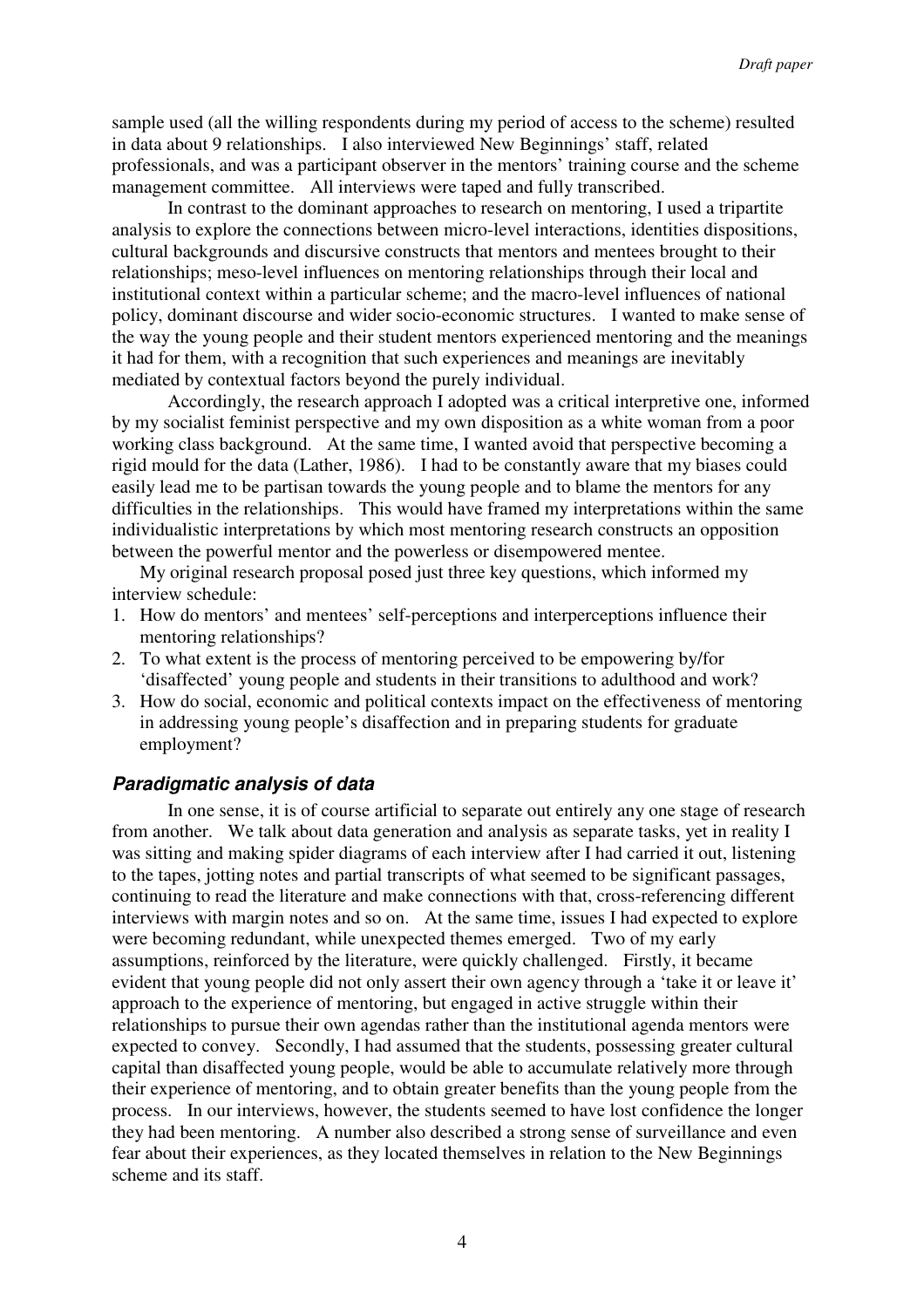As these concerns emerged, I adjusted my interview schedule to explore them in further interviews. In this way, on-going analysis and generation of data came together in an iterative process where each fed into the other. Nevertheless, by the time I had completed my first round of data generation, I needed to focus on the analysis in a more concentrated way, and so I turned to research method textbooks for advice.

Both qualitative and quantitative research are dominated by a paradigmatic approach to data analysis and to cognition itself (Polkinghorne, 1995). This suggests that the basic technique is identify key categories or classifications that emerge from the data in relation to the research questions; to code the data according to these categories, with the use of the 'cut-and-paste' wordprocessing facility often recommended as alternative way to extract and classify data (Mason, 1996, Ritchie and Spencer, 1994). Software programmes such as NUD\*IST allow similar but more sophisticated facilities writ large. Fundamentally, however, the process is one of identifying similarities and differences (Dey, 1993, May, 1997). The process then moves on to the elaboration of more abstract concepts, and the interconnections that can be drawn between categories, with recommendations for the drawing up of matrices, typologies and spectra. Huberman and Miles (1998) advocate that this should be pursued with an 'audit trail' approach that would allow other researchers to trace each step in the process. Such transparency is supposed to provide a further methodological guarantee of validity through the application of ever-more-perfect technique.

 Some of these techniques were pragmatically impossible for me to pursue, given my limited IT competence and facilities, and constraints of time. However, I did set about constructing my categories, using mind-maps for all of the interview transcripts. I knew I was not genuinely using grounded data theory, because the relationship between my analysis and data generation was not premised on the evolving alternation of the formation of hypotheses and their verification in the field (Strauss and Corbin, 1998), but like many other researchers I drew on its ethos, trying to ensure that the analysis emerged from the data, that I had 'saturated' all my categories and that I had not glossed over relevant data (Bryman and Burgess, 1994a, 1994b). I hoped that I would be able to discern relationships of similarity and difference, both within each group of interviewees, and between them, and I worked extremely hard at the laborious task of trawling what was already a huge amount of data to produce the following categories:

- self-description
- motivation for involvement with mentoring
- perception of partner
- perception of disaffection
- understanding of the mentoring process
- impact of mentoring
- surveillance
- future prospects and wider social/economic/political factors

I felt confident in these categories, because they seemed rooted in the data and the iterative process of on-going analysis. I was pleased I had had some surprises, and this reassured me that, despite the impossibility of eliminating my subjective values and disposition, I was keeping a sufficiently open mind in the face of some very rich data. I then began to code the data in order to produce a written account of the early findings.

 It was during this process that I began to encounter a number of problems. Firstly, no matter how hard I tried to concentrate as I cut-and-pasted passages from the interviews into the various categories, and despite the assurances of the textbooks authors that with care this would not happen, I found myself constantly drifting into an automatic mode. My very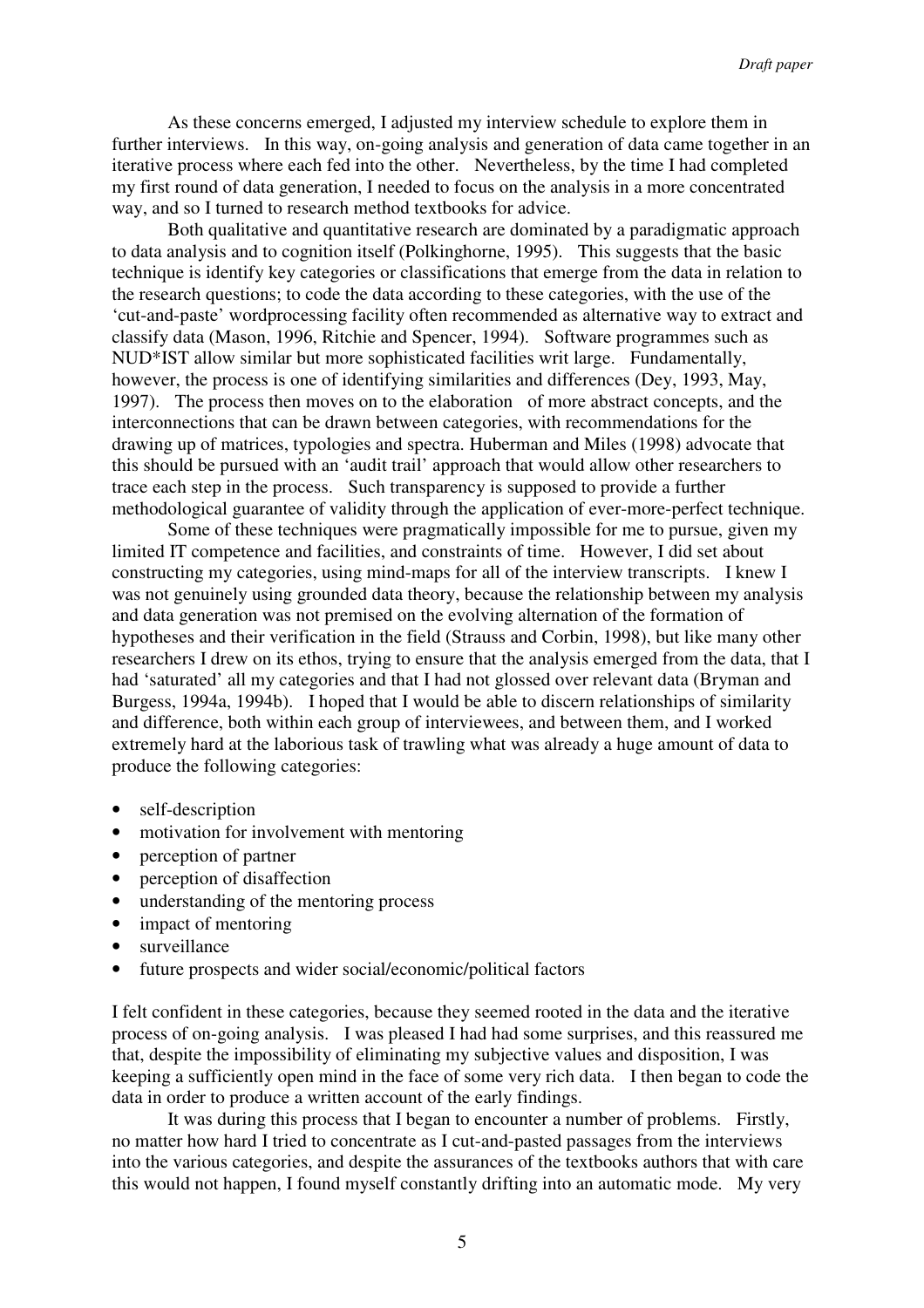familiarity with the data was decontextualising it – an error which was particularly disappointing given the way I wanted to locate mentoring through my research. Later discussions in research student workshops helped me see how the myopia induced by this process had obscured the significance of some of the data. On a number of occasions, young people with learning disabilities had told me long and rather rambling stories that seemed irrelevant during the coding process, but these appeared valuable when placed back in the context of the whole interview.

 For example, when I asked one young person, Neil, who else he could talk to in the same way as his mentor Keith, he mentioned his granddad, aunts and uncles, brothers. He then launched into what my coding had dismissed as a long 'shaggy-dog' story about his washing getting stolen off the line in his garden, and the police coming round when his mum reported it. I came to see that Neil was offering me some really important data about his mentor: he was telling me that Keith belonged to a whole class of people in Neil's world who were 'good-to-talk-to'. They listened to your troubles and wanted to help, gave you advice about avoiding problems in the future, but could not really do much about what had already happened.

 Secondly, the difficulty of the coding process led me into an unintentional prioritisation of the data generated with the student mentors over that generated with the young people. This relates to the greater degree of cultural capital the students possessed. They were highly articulate and talkative. One mentor, in reply to my first question about 'how things were going', spoke solidly for about 6 minutes, barely drawing breath. Although some of the young people also talked quite freely and at times eloquently in the interviews, the data generated by those with learning difficulties or who were severely shy was naturally much thinner. Moreover, most of the students were doing Education or Social Science degrees, and had undergone a mentor training programme equivalent to the input of a unit on a degree, whereas the young people had no induction to the mentoring process *per se* at all. Some of the young people knew about issues of social exclusion from the media or had discussions with parents who were mature students, and had some remarkably sharp critiques of government policy. However, the mentors tended to have much more theoretically constructed accounts, and often linked their experiences to their studies.

Unconsciously, I had allowed this imbalance of cultural capital between the two groups to influence my use of the data. It was easier to begin with the data from the mentors, and to feel that I was making some substantial progress in creating a textual product from our interviews. The volume and richness of the mentors' data came to overwhelm the voices of the young people. The students provided so much more to cut-and-paste, while some of the transcripts from the young people reflected the difficulty in getting them to talk about their experiences, with one or two-word answers, silences, and 'don't know' replies. Although I felt the interviews as a whole gave a strong sense of young people's feelings about their mentors, and the meanings they brought to the process of mentoring, the data itself was not easily coded to reveal their constructions. So much of their practical knowledge of relationships was tacit, and was therefore difficult for them to put into words. At one point, I even considered abandoning my ambition of foregrounding the young people's views altogether, to focus my thesis on the experiences of the mentors, and I am grateful to my supervisors for encouraging me to see that this was not the only solution.

This taught me how easy it is for researchers to interpret young people's puzzlement at some of our questions as not-knowing, as we overlook the deeply integrated and internalised nature of tacit understanding – which is not consciously remembered or articulated precisely because it *is* so thoroughly known (Altheide and Johnson, 1998, Edmondson, 2001). In this way, we risk underestimating and misrepresenting the cultural resources that young people possess. As we construct the field of educational research, we

6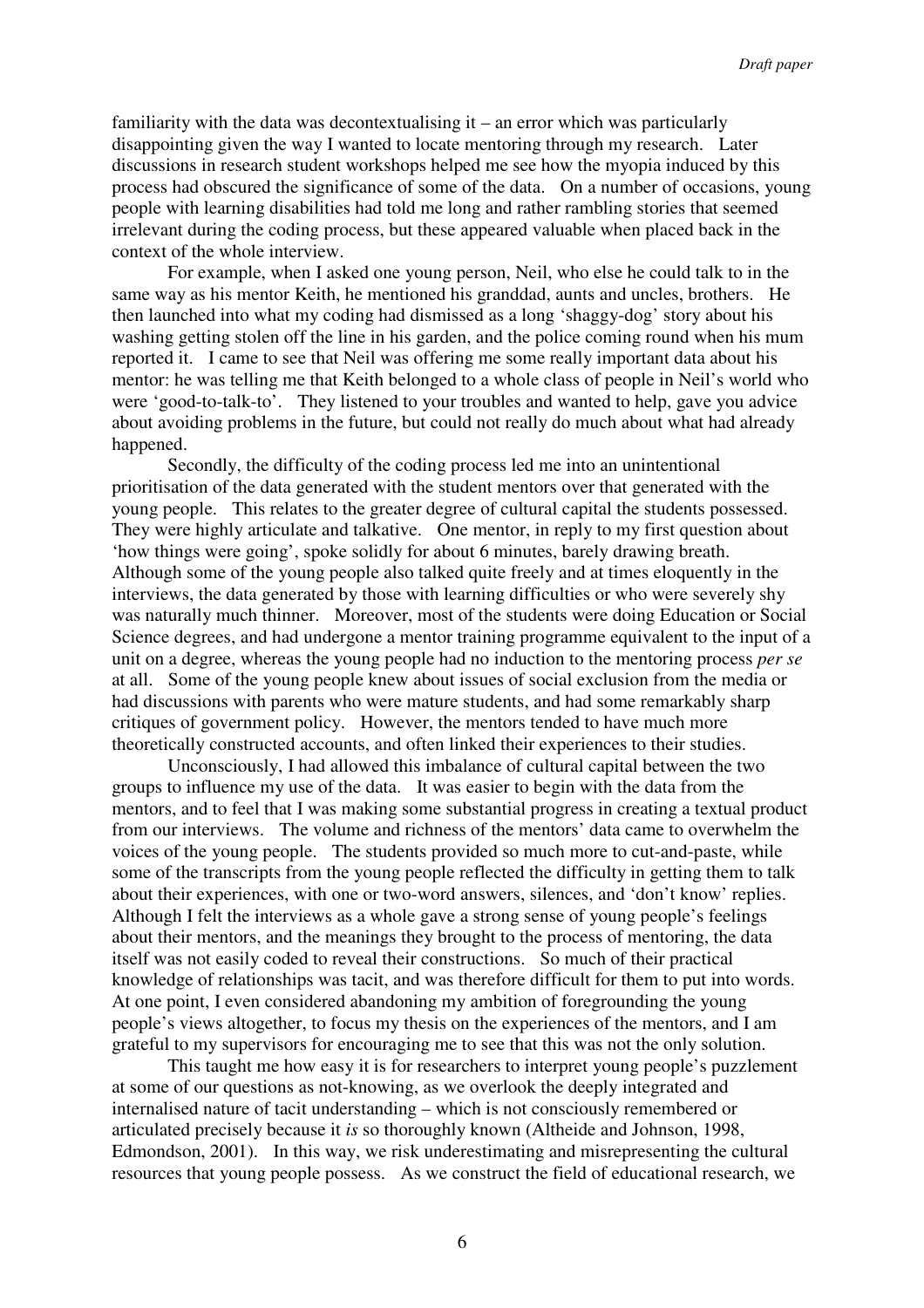use our more powerful position within that field to dictate which resources count as capital, and which do not count and therefore cannot be brought into play (cf. Bourdieu and Wacquant, 1992, Hodkinson, 1998, Reay, 1998).

 Thirdly, as I wrote up the results of my analysis, I found myself increasingly embarrassed by the text I was producing. Here is one brief extract where I was discussing the mentors' understanding of mentoring:

There is universal agreement among the mentors that mentoring is about listening to young people, but this is construed in different ways along a spectrum of judgementalism, including acceptance or mistrust of what the young people have to say. For Patricia, Sian, Jane and Yvonne, listening also includes "filtering out rubbish", taking things with a pinch of salt, going along with initial pretence, wondering about the other side of the story. Along with Aileen also, they talk about their efforts not to appear shocked or to react judgementally when young people talk about their lives. Aileen was the exception in another regard, however, as all of the others explicitly saw their role as to empathise with the young people, whereas she clearly stated that it was not about saying "I know what you're going through" (paper written for supervisors, November 1999).

This category had been particularly difficult to try to analyse, as the above extract shows, despite subjecting it to a whole battery of sub-coding and matrices in the hope of coming up with a typology or a spectrum. I have even managed to work one in with my 'spectrum of judgmentalism' What can one make of similarities or differences when there are only differences? And what sense does this approach make anyway, when the data comes from only nine people? This extract apes quantitative methods in a nonsensical way, as if I could declare that '*n* = 9…100% of the sample felt that listening was a key aspect of mentoring, although 40% dismissed some of the young people's talk as "rubbish"'. It clearly misses the point of small-scale case study research, which is not primarily to engage in comparison, and certainly not to provide any statistically reliable or generalisable findings, but to consider each case as singular, and to learn as much as one possibly can from it in the hoping of generating deeper insights (Wolcott, 1994).

Finally, as the examples above reflect, the technique of 'slicing' the data according to categories resulted in my representation of the relationships themselves becoming fragmented, although providing insights into their development was a key objective of my research. Categorisation of the data led more easily to a consideration of the respondents in groups – mentors, mentees and scheme staff – rather than of the mentoring dyads. Such grouping can be extremely valuable in analysing certain kinds of research. Ainley and Bailey's (1996) presentation of FE tutors', managers' and students' responses to the incorporation of FE colleges from 1992 is a case in point. Wolcott (1994), using the example of his own writing on US volunteers doing aid work in a Malay village, argues that this technique can be highly revelatory in researching processes of change. However, it seemed inappropriate for providing insights into the progress of dyadic mentoring relationships over time. My efforts seemed to be propelling me away from the very ambitions I had for my research.

These false starts brought me to a realisation that, unless the qualitative enquiry drives the methods, the methods will drive the enquiry. By 'enquiry' I do not mean the linear pursuit of textbook-style research questions and hypotheses, but enquiry as grounded in my own deeply-held interests, values and beliefs, which are themselves partly tacit and partly emotive as well as intellectual. There is no neutral space in which one can diligently apply positivist or post-positivist methods, while pursuing critical and interpretive insights.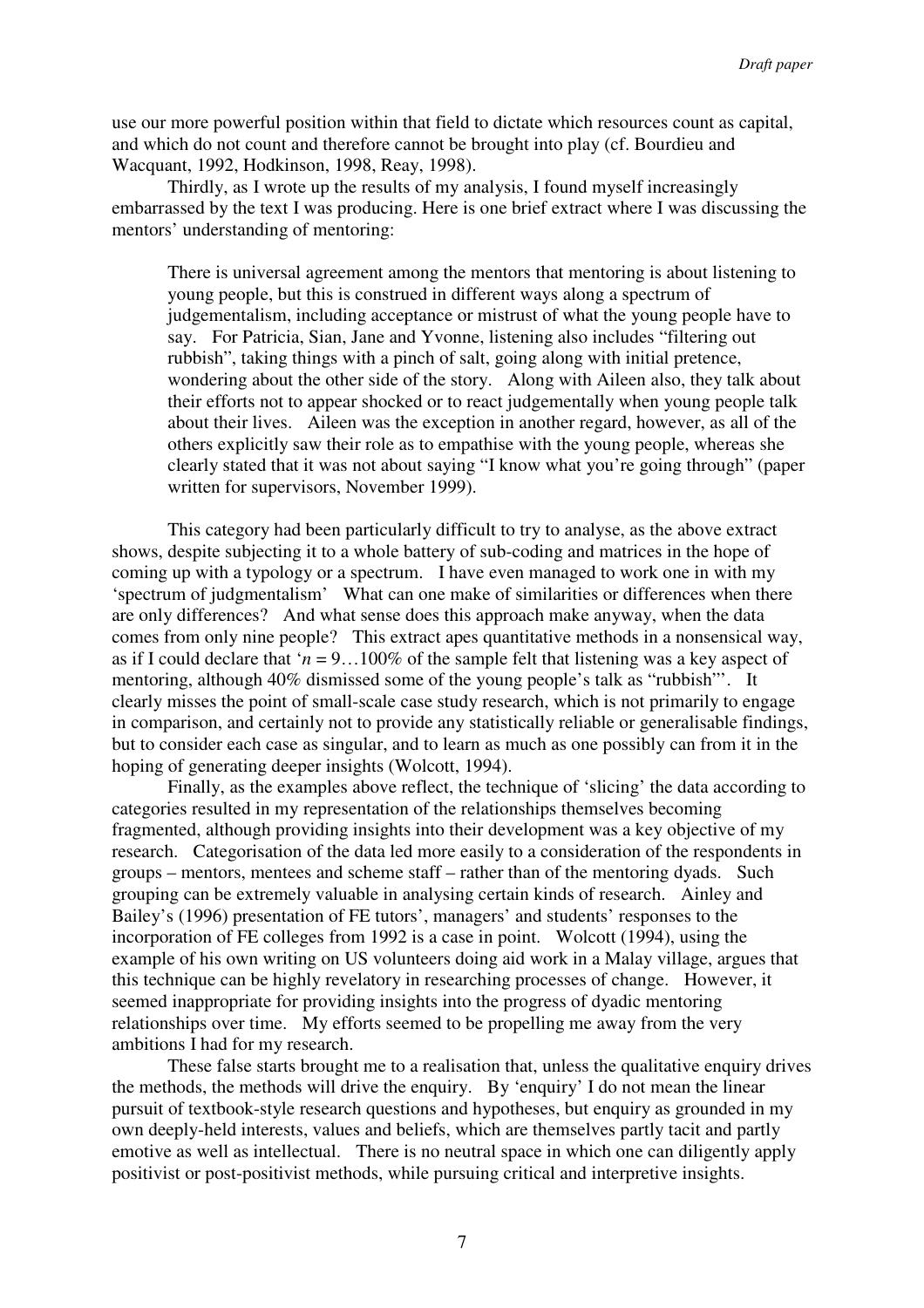Techniques and procedures can never be the guarantors of knowledge production in qualitative research (Gallagher, 1995). At the same time, I do not believe the false starts had been a waste of time, not least of all because they had helped me get to know my data so well, even if I needed to step back from it and gain a more holistic perspective. I had also learned some lessons the hard but effective way – through confronting the consequences of my mistakes. I abandoned paradigmatic analysis, turned elsewhere for guidance, and began to study some literature on life history and narrative analysis.

#### **Narrative synthesis of data**

Finally, the heuristic researcher develops a *creative synthesis*, and original integration of the material that reflects the researcher's intuition, imagination, and personal knowledge of meaning and essences of the experience…In this way the experience as a whole is presented, and, unlike most research studies, the individual persons remain intact (Moustakas, 1990: 50-51, original emphasis).

In a sense, a narrative approach to research is not properly analysis at all, although, like others, I shall continue to refer to it as such. It is a process of synthesis (Polkinghorne, 1995). The etymological roots of analysis mean 'taking apart', while those of synthesis mean 'putting together', so that the two would appear to be polar opposites. However, analysis in research can be defined as a reductive process, an essentially conservative narrowing of the data to issues relating to the research questions, and to a systematic description of what it is possible to know from the data with relative certainty (Wolcott, 1994). Narrative can fulfil this role, albeit in a very different way from standard research methods.

One of the major shifts that distinguishes narrative analysis from paradigmatic analysis is in its abandonment of the quest to catalogue similarities and differences (Polkinghorne, 1995, Wolcott, 1994). Instead, it looks for patterns of connections between *diverse* phenomena, and seeks to reflect both the richness of context surrounding the data, and its complexity:

The search is for data that will reveal uniqueness of the individual case or bounded system and provide an understanding of its idiosyncrasy and particular complexity (Polkinghorne, 1995: 15).

As such, narrative is particularly appropriate for the analysis of data which does not fall into a neat catalogue (Josselson, 1995). This method overtly acknowledges that the story produced cannot be a neutral representation of reality, and that theory built from it never just 'emerges' from data, but arises through the work of the researcher as the main instrument of the research, as she brings her own standpoint, efforts and interests to the process. It also helps to produce explanations. The construction of a narrative not only presents a story of what happened (rather than a series of topics), but also helps synthesise answers to questions about how and why things came about in a certain way (Zeller, 1995). As Richardson argues:

Writing is not just a mopping-up activity at the end of a research project. Writing is also a way of 'knowing' – a method of discovery and analysis… Form and content are inseparable (1998: 345).

Multiple sources of data and layers of context can be woven into a story and its interpretation, and this seemed to fit the aims of my research much better. It also seemed to offer a way to allow my own intuition and hard intellectual work to balance the data from the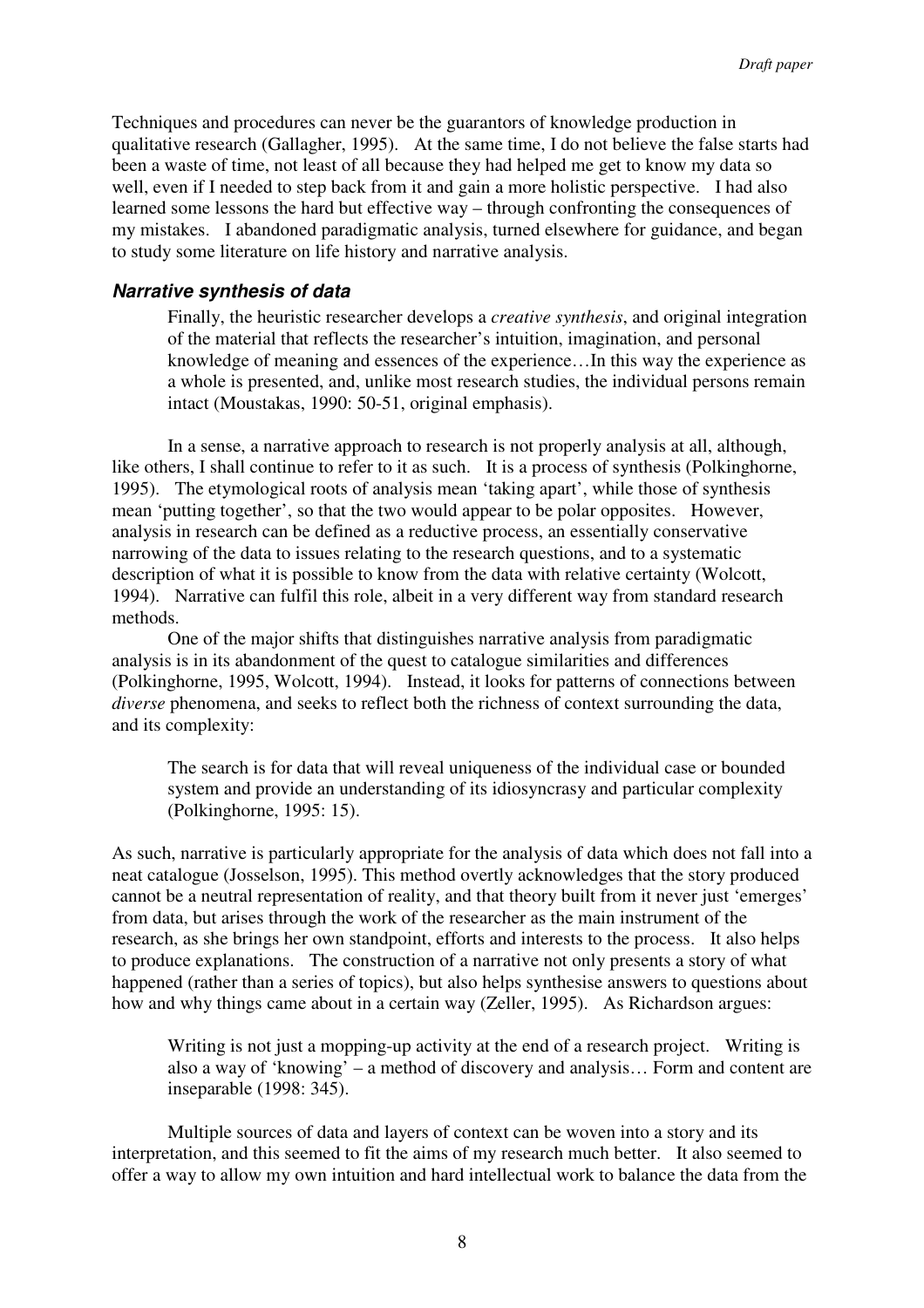mentors and the young people in a more adequate way, allowing the young people's experiences to share centre stage, and locating all the players, including the mentors and New Beginnings' staff, within fields of wider power dynamics. Above all, it promised a way of writing about my research findings that might arouse meaning and interest for the readers, and evoke in them the same fascination as I felt for what I was discovering (cf. Fine and Deegan, 1996).

I used this approach to carry out my final analysis of the data, beginning with the three mentoring relationships that were still continuing a year after the first round of interviews, which I have treated as the core of my data from which to work outwards in recurrent hermeneutic episodes. I used the method of 'emplotment' (Polkinghorne, 1995), and working backwards chronologically, framed the outcome of each mentoring relationship, then selected data, including contextual material, according to its contribution to the plot. I made a point of always beginning with the data from the young person at each stage of the 'plot', rather than with that from the mentor. The process of returning to the data revealed any weaknesses in the plot, and allowed its readjustment to present a more faithful construction of the whole. It also mitigates the tendency to focus only on 'spicy' data, or to revel in the dysfunctional and lose sight of the importance of the mundane and routine that is often crucial to meaning (Fine and Weiss, 1998). I was able to write about two of the mentoring relationships I had studied, with far more satisfactory results than my previous attempts. I felt I had found my 'golden key', the methodological tool to unlock my data. I was confident that the third major case study I wanted to write up, that of Lisa (the mentee) and Yvonne (her mentor), would be quickly produced. I was once again disappointed, however, and the difficulties I encountered taught me even more about the nature of qualitative research.

### **Lisa and Yvonne's case study: the problem**

 Yvonne, a 21 year-old Applied Social Sciences student, had worked full- and part-time for several years in a respite home for severely handicapped children, as well as helping her mother care for her learning disabled brother. She intended to continue working with disabled children after her degree. She had already been mentoring 17 year-old Lisa for almost a year when I first interviewed them in June 1999, and they were still meeting together 9 months later. (Their relationship is described in detail in Colley, 2001a.) Yvonne and Lisa perhaps represented the opposite extremes of response in generating data through our interviews. Lisa was extremely shy and had difficulty communicating with others. Yvonne would respond at length to every question I posed.

Lisa had repeated a pattern in several work experience placements of starting well for a few weeks, then failing and withdrawing from the placement. As the placements started, Yvonne would lessen the frequency of their mentoring sessions, hoping the need for them would lessen and the relationship could be brought to an end. As the placements broke down, she felt obliged to return to weekly mentoring, and New Beginnings' staff would have to renew their efforts to try and find a suitable alternative placement for Lisa. Yvonne found this increasingly frustrating and disappointing as her mentor. She would tell Lisa to 'pull her socks up' and 'stick with it', but felt that Lisa was just acquiescing verbally without any intention of following her mentor's advice. At the time of our final interviews, both admitted to me that they wanted to stop mentoring together, but neither felt able to say this to their partner. Of all the relationships I studied, the story of this one seemed the most obvious to me: here were two people going round in circles, failing to make progress, but unable to draw conclusions or to draw their relationship to a conclusion.

However, as I tried to use the linear method of emplotment to create a narrative from the data, I found myself going round in circles. The repetitious nature of the story – Lisa's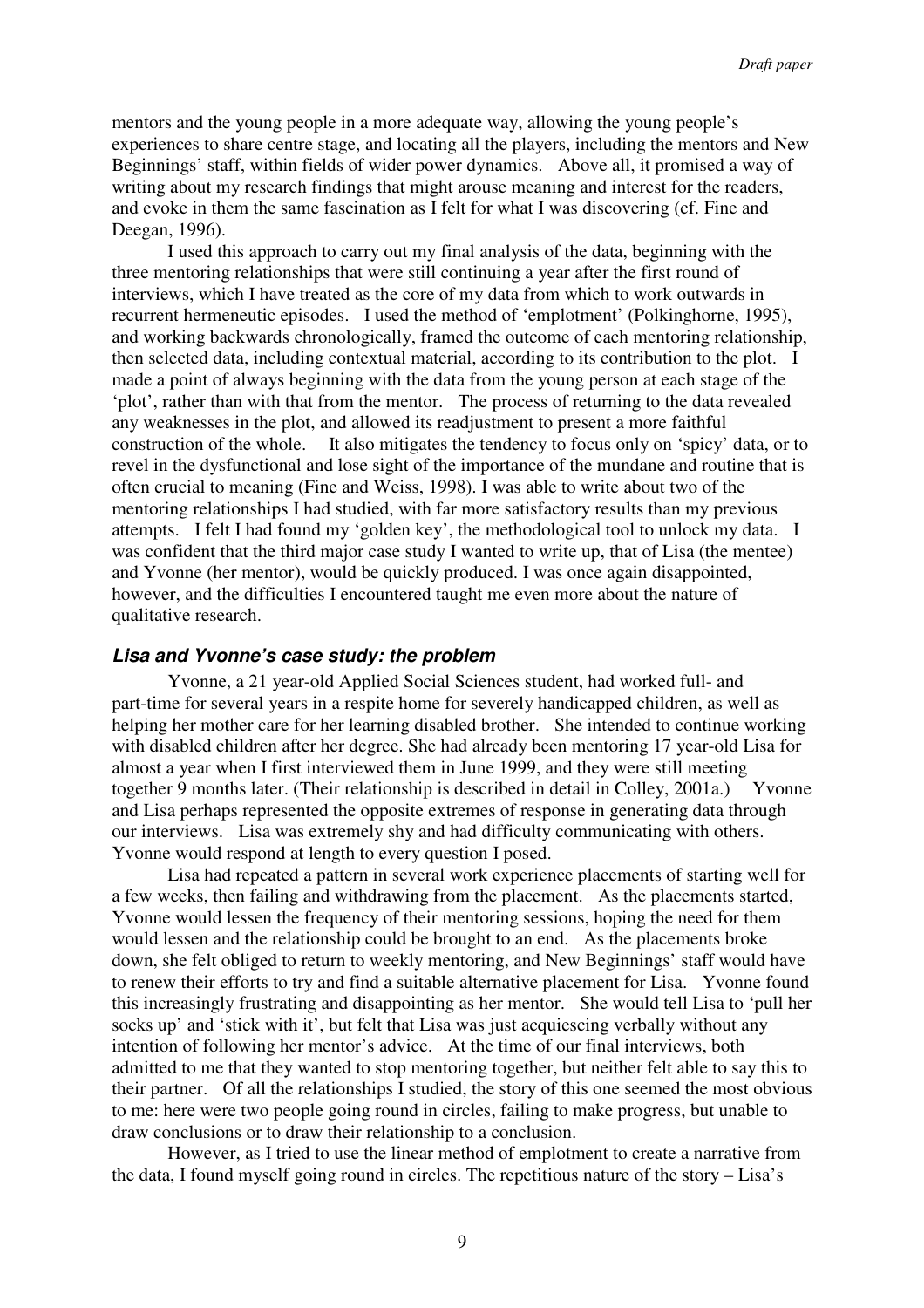placement successes turning into failures, Yvonne's exhortations collapsing into demoralisation – presented a number of problems. The first and most obvious was that of writing in an interesting way about something – repetition – which is generally regarded as inherently *un*interesting. Secondly, how could I represent circular experiences in a narrative style that tends inherently to the linear? Thirdly, how could I avoid a reductive diminishment of a story which is far more complex than can be represented in the remit of this paper?

Coding of Lisa and Yvonne's responses about their experiences and meanings of engagement mentoring had led me to a fairly definite interpretation of their relationship. It appeared thus as a tale in which Yvonne bullied Lisa, did not reflect sufficiently on her own practice, and was therefore unable to break the cycle of repeated failure for Lisa's placement and for her own role as mentor. It offered evidence of the counterproductive nature of directive approaches to mentoring disaffected youth, and revealed the harsh and unpleasant realities of the engagement mentoring model. It would have fitted well with some of the psychological research about dysfunctional mentoring relationships. For example, following Scandura's (1998: 454) typology of mentoring behaviour that can result in psychological damage for participants, Yvonne could have been presented as a tyrannical mentor, while Lisa's responses could be seen as sabotage of Yvonne's efforts and of the employment goals of the scheme.

 There would undoubtedly have been some element of truth in such an explanation, but a major problem for me was that it reduced the question of power to the micro-level of individual interactions, and to the issue of the mentor's abuse of her superior power over the mentee as a passive victim. It also distorted their story by imposing a diachronic form in addition to this relational opposition, whereas I needed to find a way to express the *synchronic* nature of the repetitive cycle of their relationship. What might be the similarities and parallels in the two women's experiences, including the subjection of both to the operation of wider and more covert dynamics of power?

#### **A creative approach to transforming data: 'radial' narration**

 Discussions with supervisors and colleagues led me to follow the advice of Nelson (1993) to overcome writer's block by being creative and playful with my writing. I spent an invaluable hour with Ian Stronach, talking over metaphors I might use to engage with Lisa and Yvonne's story, which led to the notion of the relationship slowly 'freezing up'. He also gave me a copy of an article about radial narration by the science fiction writer, Ursula K.Le Guin (1981). In that article, she argues that linear, logical narratives derive from Aristotelean tradition, while contrasting traditions, such as the Celtic, do not follow that cultural norm of 'beginning, middle and end'. Instead, '[its] normal structure is "radial", circling about, repeating and elaborating the central theme. It is all "middle"' (Clancy, 1970, cited in Le Guin, 1981: 190). In a metaphorical sense, such narratives are more like a hologram, or a crystal (Richardson, 1998), than a storyboard, allowing us to approach a story from a myriad tangents, and at the same time to see into the centre of it in a way that linear or plane representations cannot allow. This is a radically different kind of transparency than that of Huberman and Miles' (1998) 'audit trails'.

 Using some of these insights, I re-cast the writing of Lisa and Yvonne's story in a creative framework, not fictionalising it as such (see Campbell, 2000 and Campbell and Kane, 1998 for an account of 'telling tales' hybridised from a number of respondents, and Sparkes, 1995, for a defence of the use of fiction in research), but presenting the data in a more ludic way, by interweaving it with the fable of 'Good King Wenceslas', presented in a visual way, with large amounts of blank space on the white pages to evoke some sense of the growing emptiness, frustration and disoriented unhappiness that seemed to characterise the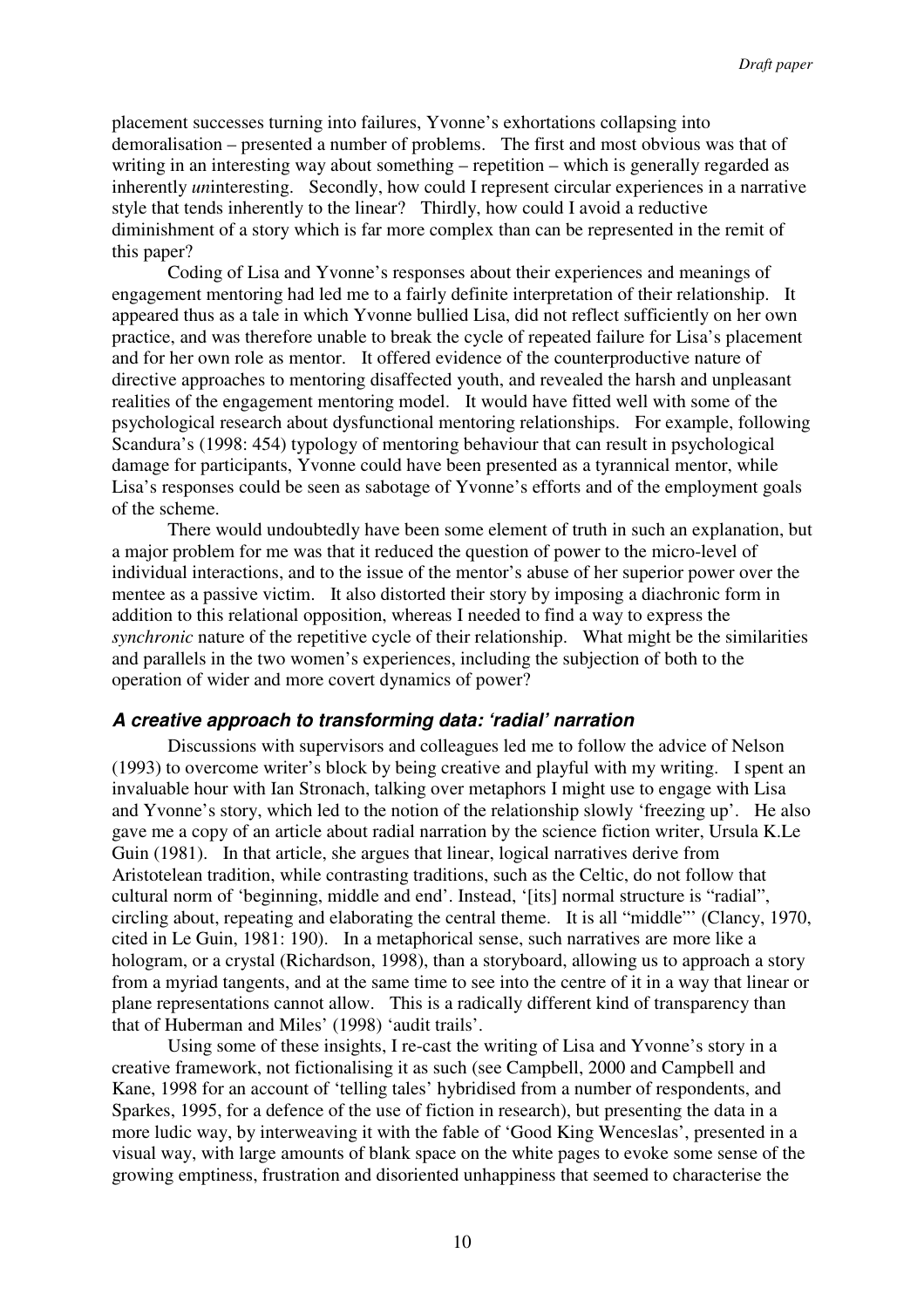later stage of Lisa and Yvonne's relationship. Although I engaged in free writing, with no object other than creatively expressing the data before me, the result confronted me with a radically different interpretation of that data. Instead of focusing on the opposition between the two women, and the tussle between them in the relationship, something else emerged much more clearly from the 'impressionist tale' (Van Maanen, 1988) I had constructed. Here is one illustrative extract from this tale:

*Lisa was on New Beginnings. New Beginnings was about getting into training and work. Yvonne's Dream Line says that mentoring helps young people get problems off their chest so they can get on with training and work. Problems are burdens, like heavy stones. Unless they get help to off-load this burden, young people may end up going round in circles. Lisa wanted help carrying her stones.* 

Helen: Tell me what it's like in general, having a mentor, from your point of view?

*Lisa: Someone to talk to. Because I take on my family's problems and my friends' problems as well as my own.* 

*Someone-To-Talk-To should help with the stones.* 

*Lisa knew what the stones were made of:* 

*One of the stones was her Dead Mother.* 

*One of the stones was her Little Brother who was Really Really Bad and Naughty, and whom she Does Not Get On With. And that stone carried its own sack of stones, which were the Dead Mother, Emotional and Behavioural Difficulties, Swearing at Adults, Being Excluded from School, Refusing to Help with the Housework, Smashing Windows, Hitting Lisa's Friends, Needing Bereavement Counselling, and Refusing To Go For Counselling.* 

*One of the stones was her Big Sister. And that stone carried its own sack of stones, which included the Dead Mother, Lisa, the Little Brother, Giving Up her Job to Look After the Family, Being Mother-Auntie-Cleaner, Arguing with her Boyfriend, Crying, and Needing Lisa's Shoulder to Cry On.* 

*One of the stones was her Father. And that stone carried its own sack of stones, which included the Dead Mother, Lisa, the Little Brother, the Big Sister, and Working Nightshifts to Earn Enough Money to Support the Family.* 

*One of the stones was her Best Friend Who Is 12 Years Old. And that stone carried its own sack of stones, which included Learning Difficulties, Being Bullied Because She's Fat, Not Being Listened To by Teachers Who Say She Is Lying About Being Bullied, and Something That Happened When She Was Young.* 

*Some of Lisa's other stones were: Sexual Abuse by Her Uncle When She Was Five, Missing School in Year 10 to Be With her Dying Mother, Being Bullied at School About her Dead Mother, Refusing to Go Back to School, Not Doing GCSE's, Wishing*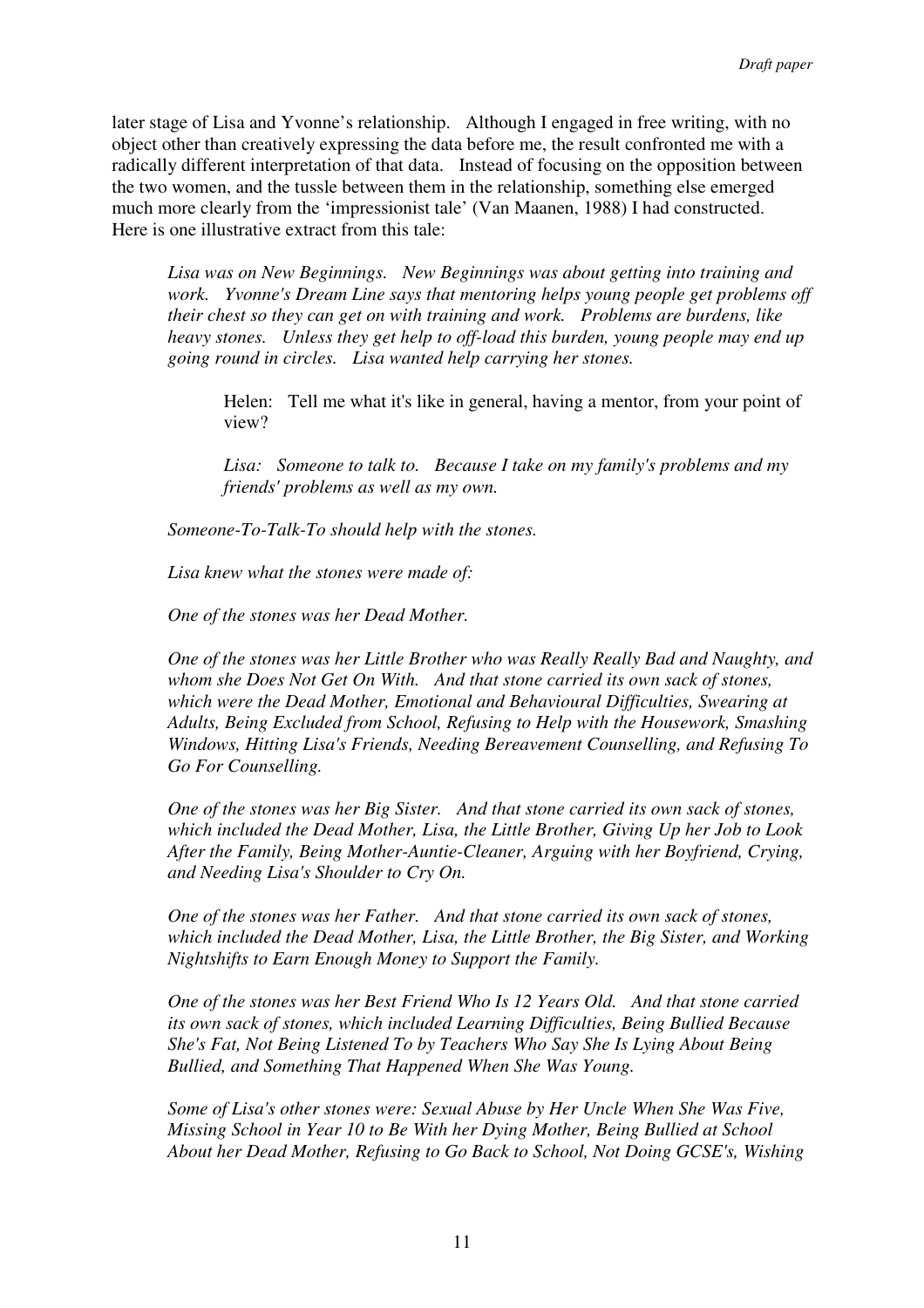*She Had Done GCSE's (Especially History), Needing Counselling, Refusing To Go For Counselling, and Being the Spitting Image of her Dead Mother.* 

*It was a very heavy sack. It held a lot of stones. Maybe Someone-To-Talk-To would help.* 

*Maybe Yvonne would help. Yvonne had quite a few stones to carry herself. Some of Yvonne's stones were:* 

*A Brother with Learning Disabilities, Getting Burnt Out by GCSE's, Hating Sixth Form College, Hating A Levels (Especially Sociology), Giving Up a Good Job to Come to University Because Her Mother Wanted Her To and Tuition Fees Were Being Introduced the Following Year, and Studying a Social Sciences Degree Even Though She Hated Sociology Which Is a Load of Waffle Just Strange Theories Ranting On About Life Why Bother?* 

*The last one was getting heavier all the time.* 

*These had given her lots of practice at carrying stones. Plus her mother taught her how.*

I came to see that a gendered concept of care was a central aspect of both women's dispositions. As I have discussed in relation to discourses of mentoring (Colley, 2001a, 2001b), feminine stereotypes of care serve to oppress women through deeply internalised roles which serve the interests of dominant groupings (Gaskell, 1992, Gilligan, 1995, Walkerdine, 1992). They obstruct rather than enhance the possibility of communication and relationship between individuals through their demand for self-sacrifice and the repression of powerful emotions. This profoundly ideological construction of care was produced and reproduced in both Lisa and Yvonne through the process of mentoring, as each learned more thoroughly from her partner that caring involved the attempt to absorb and neutralise the other's difficulties and pain. Yet the longer their mentoring went on, the less able they were to escape the idealised images each brought to the process, or to admit that truth to each other. Mentoring had become (to borrow Walkerdine's (1992) phrase) an impossible fiction. No wonder, then, that the relationship descended into immobility and silence.

In this respect, the course and outcome of this particular mentoring relationship was inextricably bound up with power dynamics that have defined patriarchal class society for millennia. This aspect of the operation of power in Lisa and Yvonne's relationship reveals another layer of complexity in their experiences of mentoring, going beyond the individualised explanation I had traced through Scandura's (1998) psychological model. It highlights the contradiction in feminist models of mentoring which advocate a basis of nurture rather than control. For Yvonne and for Lisa, nurture through engagement mentoring inevitably involved control: over others, and over oneself. Both were positioned as twin objects of the project of forming employable dispositions that are also structurally gendered. In hermeneutic fashion, I then went back to all the data, and re-considered it in the light of this interpretation. The insight I had gained from Lisa and Yvonne's case study became a pivotal experience around which the entire thesis was eventually constructed and theorised.

In considering the researcher-researched relationship and my stance towards the data, the issue of cultural capital had been transformed. In my initial analysis, the focus has been Lisa's lack and Yvonne's wealth of cultural capital as represented in the different volume and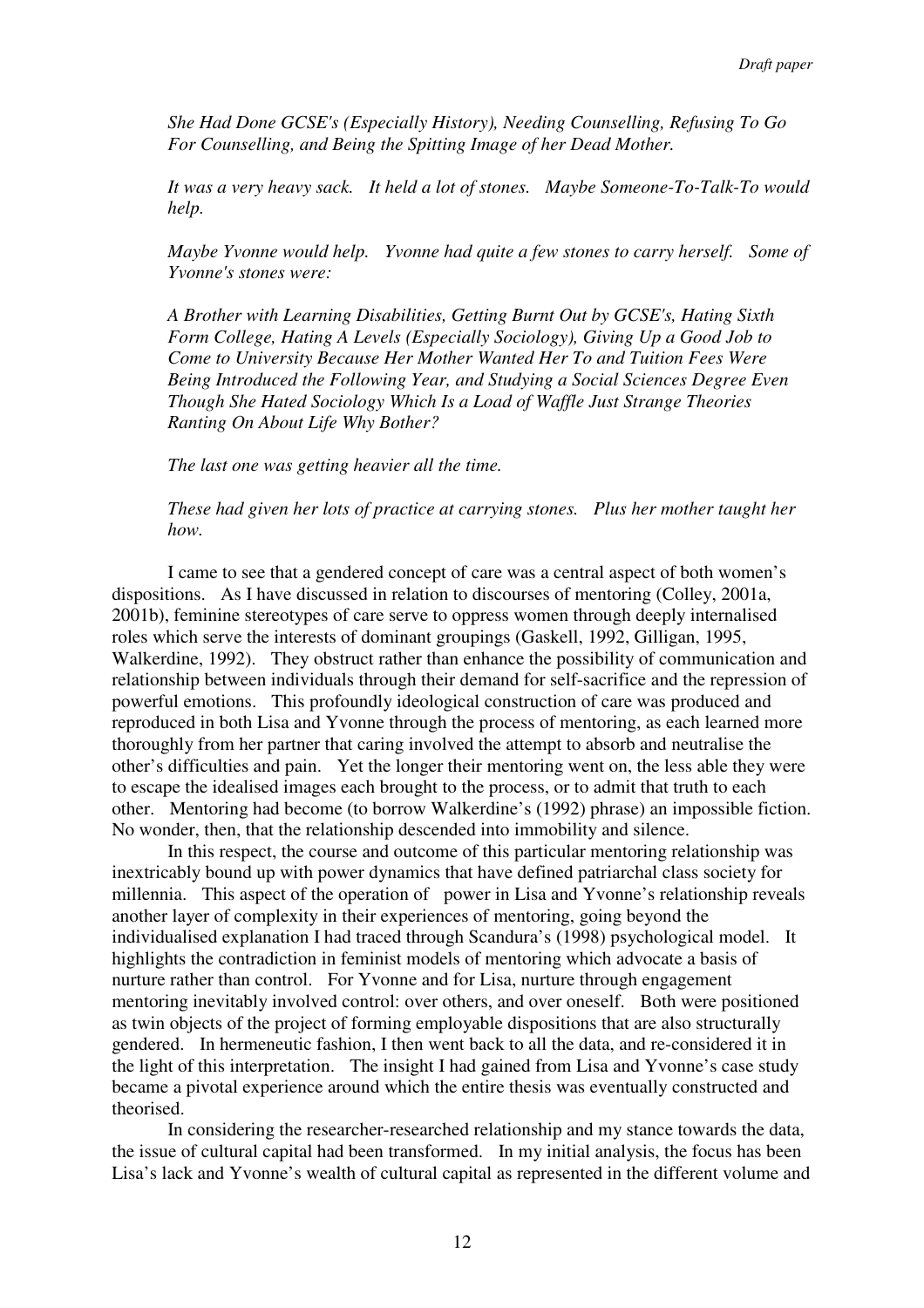character of their responses within our interviews. In the later analysis, I became concerned with the way in which mentoring appeared as a process of emotional labour worked upon both women's disposition or, to use Bourdieu's (1986) term, *habitus* to produce a gendered form of cultural capital or employability.

#### **The place of method in qualitative enquiry**

 Many qualitative researchers advocate the rigorous use of 'proper' research methods, although they may differ radically in what they judge such proper methods or rigour in their use to be (see, for example, Delamont, 1999). I tried the 'proper' methods of paradigmatic analysis recommended in many textbooks, and found these wanting. In applying emplotment to synthesise my case studies, I thought I had found a 'proper' method which did indeed work for some of the data. Even this did not prove effective in analysing and interpreting a different kind of relationship between Yvonne and Lisa.

The lesson I have drawn from this experience is that there are *no* techniques, whether conventional or radically non-conventional, to which we can turn with certainty that they will resolve our problems in making sense of qualitative data. If deployed unthinkingly, research techniques may drive our enquiry off course rather than help us gain in understanding. The use of radial narrative is no more a guarantee of success than any other method. With all data, we have to be able to think through the *most appropriate* methods to apply to its analysis. This may of course entail an assumption that all research is value-laden, rather than the positivist/post-positivist declaration that research ought to be value-free (Hammersley, 1992). How we transform our data is determined by the way we intend to use it.

In my case, I had the critical aim of revealing covert aspects of the operation of various echelons of power, and revealing the misrecognition (Bourdieu and Passeron, 1990) that the practice of engagement mentoring can entail. My initial errors placed me, as researcher, in the power position within the educational research field. Unwittingly, I arbitrated through my early analysis, interpretation and writing the degree to which different responses, mediated through differing types of cultural resources, would count as cultural capital in the academic text produced. The unthinking use of dominant research techniques resulted in reinforcing my power as researcher to rule different respondents' cultural resources in or out of the educational research 'game', and to dictate what from the data would appear as cultural capital in the research text. At the same time, it obscured the power I was wielding through its claimed status as rigorous and value-neutral guarantor of truth. Paradoxically, it was through allowing my less conscious but deeply-held values and beliefs to play upon the data through free creative writing that I was able to accept both mentors' and mentees' cultural resources as valid, to foreground both, and to arrive a very different view of how issues of cultural capital were posed for them within the fields of engagement mentoring and of gendered social relations.

I would conclude by arguing that such questions are of vital importance in the UK research community today, given recent cautions about the growing threat of imposed universal criteria and standardised methods for research (Hodkinson, 2001, Stronach, 2001). Critical research has shown that positivist methods in mentoring research have limited our understanding of mentoring relationships for over two decades (Merriam, 1983, Piper and Piper, 2000, Roberts, 2000). Despite the volume of academic literature it remains poorly conceptualised and under-theorised. Diversity in research purposes and methods, and the ability of researchers to adopt and adapt research techniques flexibly as appropriate to their data, are essential to enabling new contributions to our knowledge about new forms of mentoring, such as engagement mentoring as they emerge. If practice is genuinely to be based on evidence that expands our understanding, it is unwise to restrict the cultural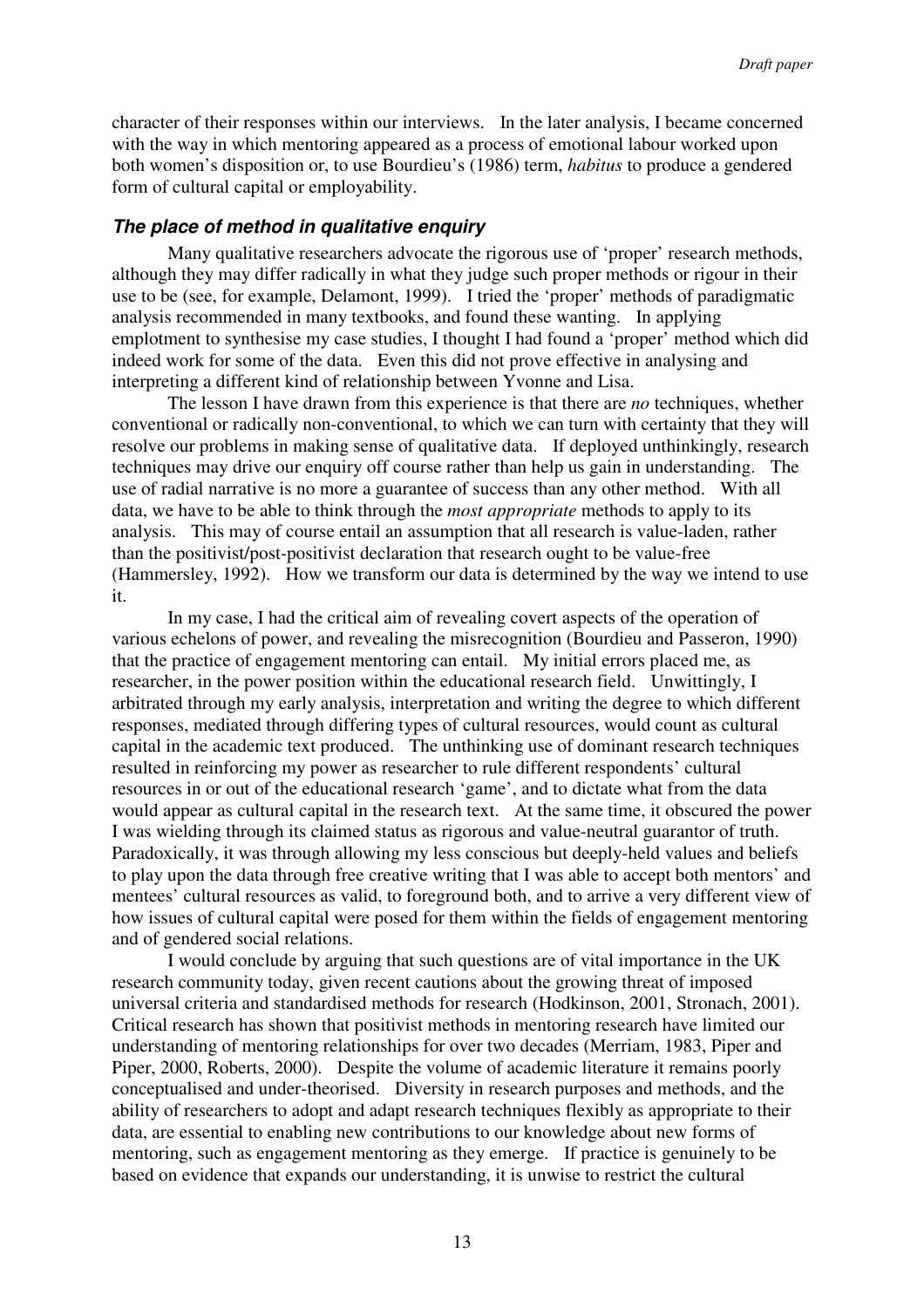resources of the research community to rule only a narrow set of methods admissible as cultural capital in the educational research field.

## **Address for correspondence:**

Helen Colley

Continuing Education Building, University of Leeds, Leeds LS2 9JT, UK. Tel: 0113 233 3598, e-mail h.colley@leeds.ac.uk

## **References**

- AINLEY, P. AND BAILEY, B. (1996) *The Business of Learning: Staff and Student Experiences of Further Education in the 1990s*, London: Cassell.
- ALLEMAN, E. (1986) Measuring mentoring frequency, quality, impact, in W.A.GRAY AND M.M.GRAY (Eds) *Mentoring: Aid to Excellence in Career Development, Business and the Professions Vol. II*, Vancouver: International Association for Mentoring.

ALTHEIDE, D.L. AND JOHNSON, J.M. (1998) Criteria for assessing interpretive validity in qualitative research, in N.K.DENZIN AND Y.S.LINCOLN (Eds) *Collecting and Interpreting Qualitative Materials*, Thousand Oaks, CA: Sage.

BATHMAKER, A.-M. (2001) 'It's the Perfect Education': lifelong learning and the experience of Foundation-level GNVQ students, *Journal of Education and Training* 53 (1) 81-100.

- BENIOFF, S. (1997) *A Second Chance: Developing mentoring and education projects for young people*, London: Commission for Racial Equality /Crime Concern.
- BOURDIEU, P. AND PASSERON, J.-C. (1990) *Reproduction in Education, Society and Culture*   $(2^{nd}$  edn), London: Sage.
- BOURDIEU, P. AND WACQUANT, L.J.D. (1992) *An Invitation to Reflexive Sociology*, Cambridge: Polity Press.
- BRYMAN, A. AND BURGESS, R.G. (1994a) Developments in qualitative data analysis: an introduction, in A.BRYMAN AND R.G. BURGESS (Eds) *Analyzing Qualitative Data*, London: Routledge.
- BRYMAN, A. AND BURGESS, R.G. (1994b) Reflections on qualitative data analysis, in A.BRYMAN AND R.G. BURGESS (Eds) *Analyzing Qualitative Data*, London: Routledge.
- CAMPBELL, A. (2000) Fictionalising research data as a way of increasing teachers' access to school-focused research, *Research in Education* (63) 81-88.
- CAMPBELL, A. AND KANE, I. (1998) *School-Based Teacher Education: Telling Tales from a Fictional Primary School*, London: David Fulton.
- CLANCY, J.P. (1970) *The Earliest Welsh Poetry*, London: Macmillan.
- COLLEY, H. (2000a) Mentoring disaffected young people: employment goals and power dynamics in mentoring dyads, paper given at *National Careers Research Network Conference*, Centre for Guidance Studies, University of Derby, 18 January.
- COLLEY, H. (2000b). Mind the Gap: Policy Goals and young people's resistance in a mentoring scheme, paper given at *British Educational Research Association Annual Conference*, Cardiff University, 7 September.
- COLLEY, H. (2001a) *Unravelling Myths of Mentor: Power Dynamics of Mentoring Relationships with 'Disaffected' Young People*, unpublished PhD thesis, the Manchester Metropolitan University.
- COLLEY, H. (2001b) Righting re-writings of the myth of Mentor: a critical perspective on career guidance mentoring, *British Journal of Guidance and Counselling* 29 (2) 177-198.
- DELAMONT, S. (1999) Confessions of a ragpicker, in H.HODKINSON (Ed) *Feminism and Educational Research Methodologies*, Manchester: the Manchester Metropolitan University.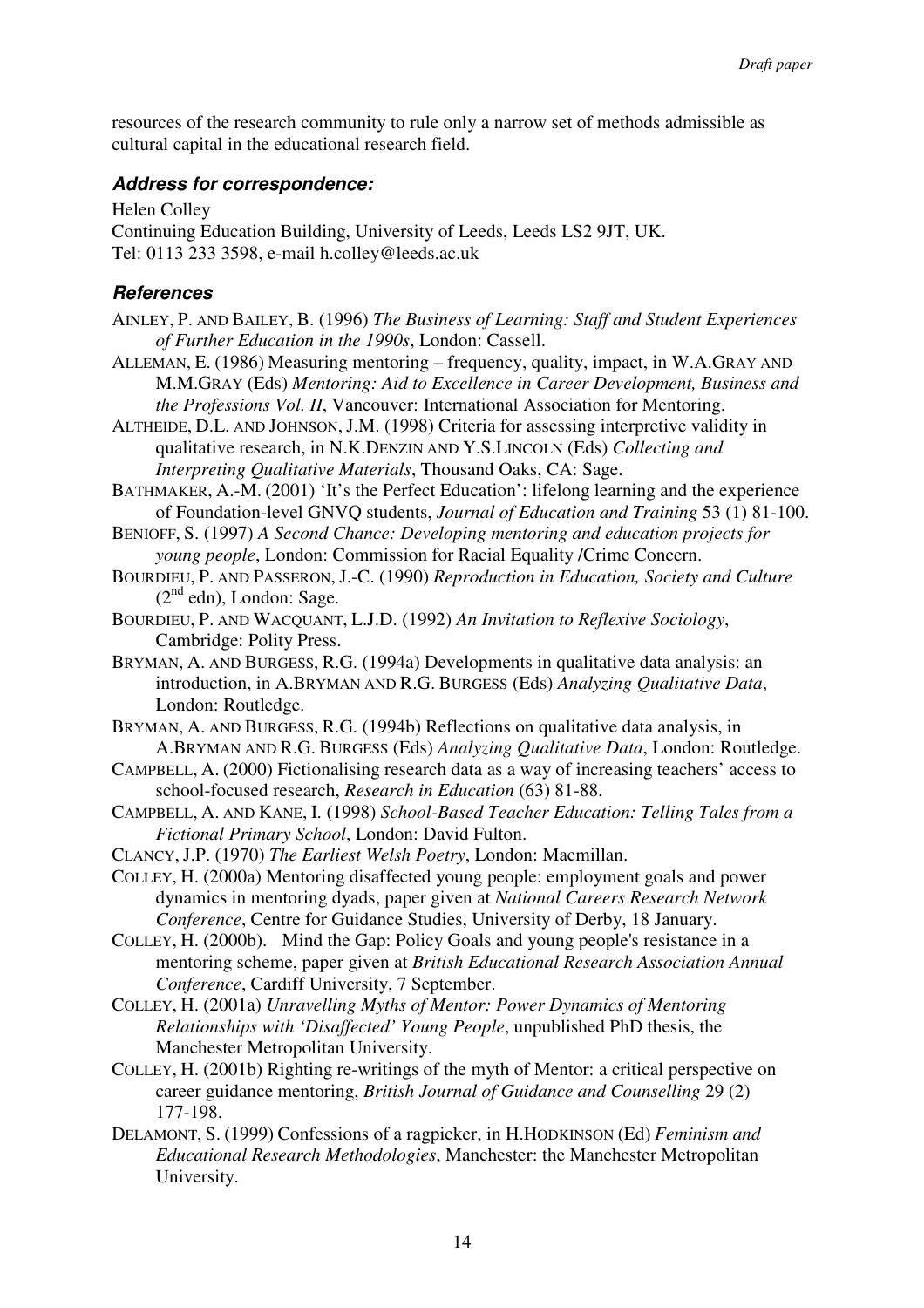DEY, I. (1993) *Qualitative Data Analysis*, London: Routledge.

- DUBOIS, D.L. AND NEVILLE, H.A. (1997) Youth mentoring: investigation of relationship characteristics and perceived benefits, *Journal of Community Psychology* 24 (3) 227-234.
- EDMONDSON, R. (2001) *Time and Memory in Rural Connemara*, paper presented at ESRC/BERA research training event on 'Memory and Research', the Manchester Metropolitan University, 4 May.
- EMPLOYMENT SUPPORT UNIT (ESU) (2000) *Mentoring Young People: Lessons from Youthstart*, Birmingham: ESU.
- FINE, G.A. AND DEEGAN, J.G. (1996) Three principles of Serendip: insight, chance and discovery in qualitative research, *Qualitative Studies in Education* 9 (4) 434-447.
- FINE, M. AND WEISS, L. (1998) Writing the 'wrongs' of fieldwork: confronting our own research/writing dilemmas in urban ethnographies, in G.SHACKLOCK AND J.SMYTH (Eds) *Being Reflexive in Critical Education and Social Research*, London: Falmer.
- FORD, G. (1999) *Youthstart Mentoring Action Project: Project Evaluation and Report Part II*, Stourbridge: Institute of Careers Guidance.
- GALLAGHER, D.J. (1995) In search of the rightful role of method: reflections on conducting a qualitative dissertation, in T.TILLER, A.SPARKES, S.KARHUS, AND F.DOWLING NAESS (Eds) *The Qualitative Challenge: Reflections on Educational Research*, Norway: Caspar Forlag A/S.
- GASKELL, J. (1992) *Gender Matters from School to Work*, Milton Keynes: Open University Press.
- GILLIGAN, C. (1995) Hearing the difference: theorizing connection, *Hypatia* 10 (2) 120-127.
- GLEESON, D. (1996) Post-compulsory education in a post-industrial and post-modern age, in J. AVIS, M.BLOOMER, G.ESLAND, D.GLEESON, AND P.HODKINSON, *Knowledge and Nationhood: Education, Politics and Work*, London: Cassell.
- GOLDEN, S. AND SIMS, D. (1997) *Review of Industrial Mentoring in Schools*, Slough: NFER.
- GOODLAD, S. (Ed) (1995) *Students as Tutors and Mentors*, London: Kogan Page.
- GROSSMAN, J.B. AND TIERNEY, J.P. (1998) Does mentoring work? An impact study of the Big Brothers Big Sisters Program, *Evaluation Review* 22 (3) 403-426.
- GULAM, W. AND ZULFIQAR, M. (1998) Mentoring Dr.Plum's elixir and the Alchemist's Stone, *Mentoring and Tutoring* 5 (3) 46-56.
- HAMMERSLEY, M. (1992) *What's Wrong With Ethnography?* London: Routledge.
- HODKINSON, P. (1998) Career decision making and the transition from school to work, in M.GRENFELL AND D.JAMES (Eds) *Bourdieu and Education: Acts of Practical Theory*, London: Falmer Press.
- HODKINSON, P. (2001) The contested field of educational research: hegemony, policing and dissent, paper given at *British Educational Research Association Annual Conference*, University of Leeds, 14 September.
- HUBERMAN, A.M. AND MILES, M.B. (1998) Data management and analysis methods, in N.K.DENZIN AND Y.S.LINCOLN (Eds) *Collecting and Interpreting Qualitative Materials*, Thousand Oaks: Sage.
- INDUSTRY IN EDUCATION (1996) *Towards Employability: Addressing the Gap Between Young People's Qualities and Employers' Recruitment Needs*, London: Industry in Education.
- JOSSELSON, R. (1995) Imagining the real: empathy, narrative and the dialogic self, in R.JOSSELSON AND A.LIEBLICH (Eds) *Interpreting Experience: The Narrative Study of Lives Vol.3*, Thousand Oaks: Sage.
- LATHER, P. (1986) Research as praxis, *Harvard Educational Review* (56) 257-277.
- LE GUIN, U.K. (1981) It was a dark and stormy night; or, why are we huddling about the campfire? in W.MITCHELL (Ed) *On Narrative*, Chicago: University of Chicago Press.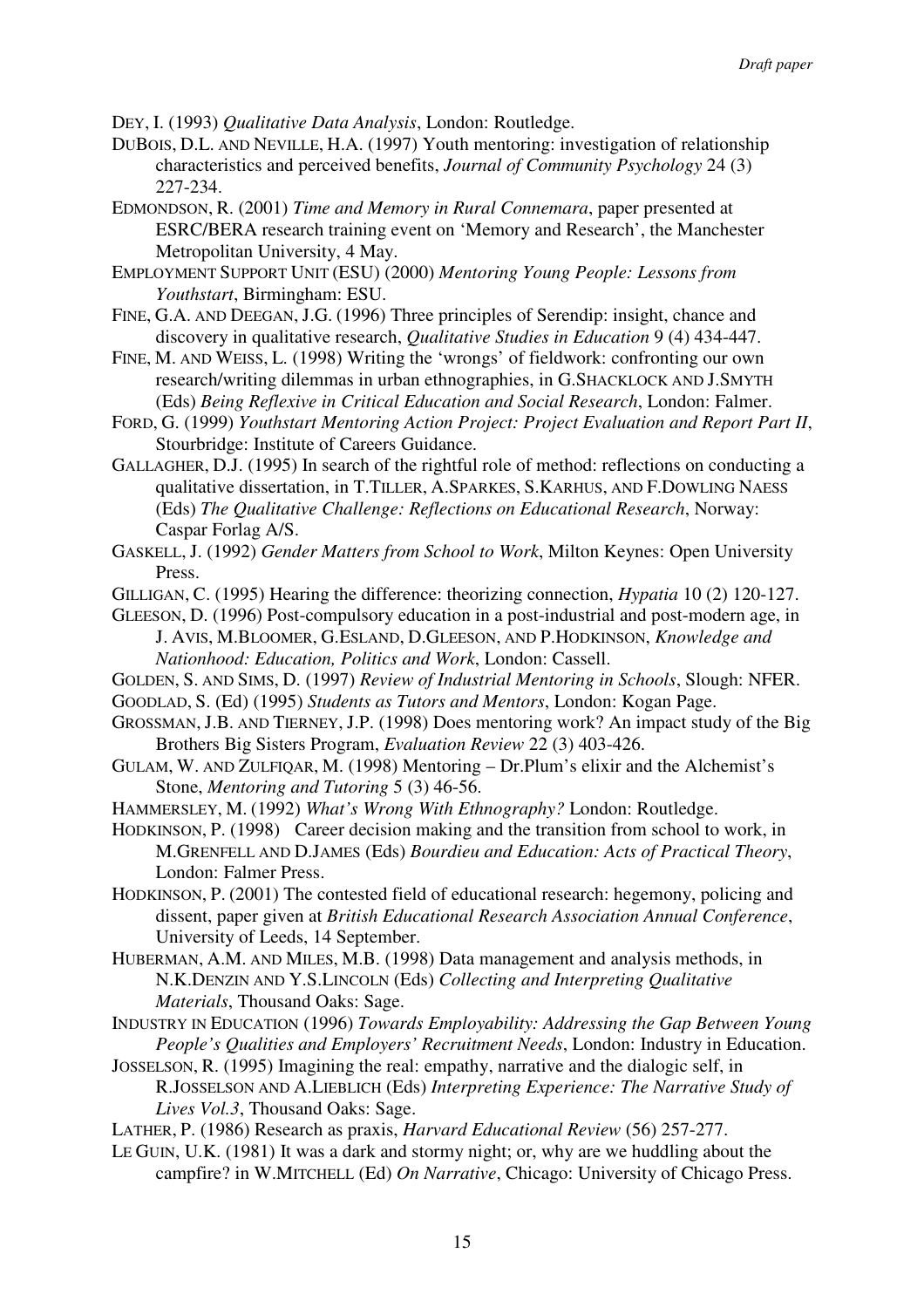- LONG, J. (1997) The dark side of mentoring, *Australian Educational Researcher* 24 (2) 115-133.
- MASON, J. (1996) *Qualitative Researching*, London: Sage.
- MAY, T. (1997) *Social Research: Issues, Methods, Processes*, Buckingham: Open University Press.
- MCPARTLAND, J.M. AND NETTLES, S.M. (1991) Using community adults as advocates or mentors for at-risk middle school students: a 2-year evaluation of Project RAISE, *American Journal of Education* 99 (4) 568-586.
- MEGGINSON, D. AND CLUTTERBUCK, D. (1995) Mentoring in action, in D.MEGGINSON AND D.CLUTTERBUCK (Eds) *Mentoring in Action: A Practical Guide for Managers*, London: Kogan Page.
- MERRIAM, S. (1983) Mentors and protégés: a critical review of the literature, *Adult Education Quarterly* 33 (3) 161-173.
- MOUSTAKAS, C. (1990) *Heuristic Research: Design, Methodology, and Applications*, Newbury Park, CA: Sage.
- NELSON, V. (1993) *On Writers' Block: A New Approach to Creativity*, Boston: Houghton Mifflin.
- PIPER, H. AND PIPER, J. (1999) 'Disaffected' young people: problems for mentoring, *Mentoring and Tutoring* 7 (2) 121-130.
- PIPER, H. AND PIPER, J. (2000) Disaffected young people as the problem. Mentoring as the solution. Education and work as the goal, *Journal of Education and Work* 13 (1) 77-94.
- POLKINGHORNE, D.E. (1995) Narrative configuration in qualitative analysis, in J.HATCH AND R.WISNIEWSKI (Eds) *Life History and Narrative*, London: Falmer.
- REAY, D. (1998) Cultural reproduction: mothers' involvement in their children's primary schooling, in M.GRENFELL AND D.JAMES (Eds) *Bourdieu and Education: Acts of Practical Theory*, London: Falmer Press.
- RICHARDSON, L. (1998) Writing: a method of inquiry, in N.K.DENZIN AND Y.S.LINCOLN (Eds) *Collecting and Interpreting Qualitative Materials*, Thousand Oaks: Sage.
- RINGWALT, C.L., GRAHAM, L.A., PASCHALL, M.J., FLEWELLING, R.L. AND BROWNE, D.C. (1996) Supporting Adolescents with Guidance and Employment (SAGE), *American Journal of Preventive Medicine* 12 (5) 31-38.
- RITCHIE, J. AND SPENCER, L. (1994) Qualitative data analysis for applied policy research, in A.BRYMAN AND R.G. BURGESS (Eds) *Analyzing Qualitative Data*, London: Routledge.
- ROBERTS, A. (2000) Mentoring revisited: a phenomenological reading of the literature, *Mentoring and Tutoring* 8 (2) 145-170.
- SCANDURA, T.A. (1998) Dysfunctional mentoring relationships and outcomes, *Journal of Management* 24 (3) 449-467.
- SHEA, G.F. (1992) *Mentoring: A Guide to the Basics*, London: Kogan Page.
- SKINNER, A. AND FLEMING, J. (1999) *Mentoring Socially Excluded Young People: Lessons from Practice*, Manchester: National Mentoring Network.
- SPARKES, A.C. (1995) Writing people: reflections on the dual crises of representation and legitimation in qualitative enquiry, *QUEST* (47) 158-195.
- STANDING, M. (1999) Developing a supportive/challenging and reflective/competency education (SCARCE) mentoring model and discussing its relevance to nurse education, *Mentoring and Tutoring* 6 (3) 3-17.
- STRAUSS, A. AND CORBIN, J. (1998) Grounded theory methodology: an overview, in N.K.DENZIN AND Y.S.LINCOLN (Eds) *Strategies of Qualitative Enquiry*, Thousand Oaks: Sage.